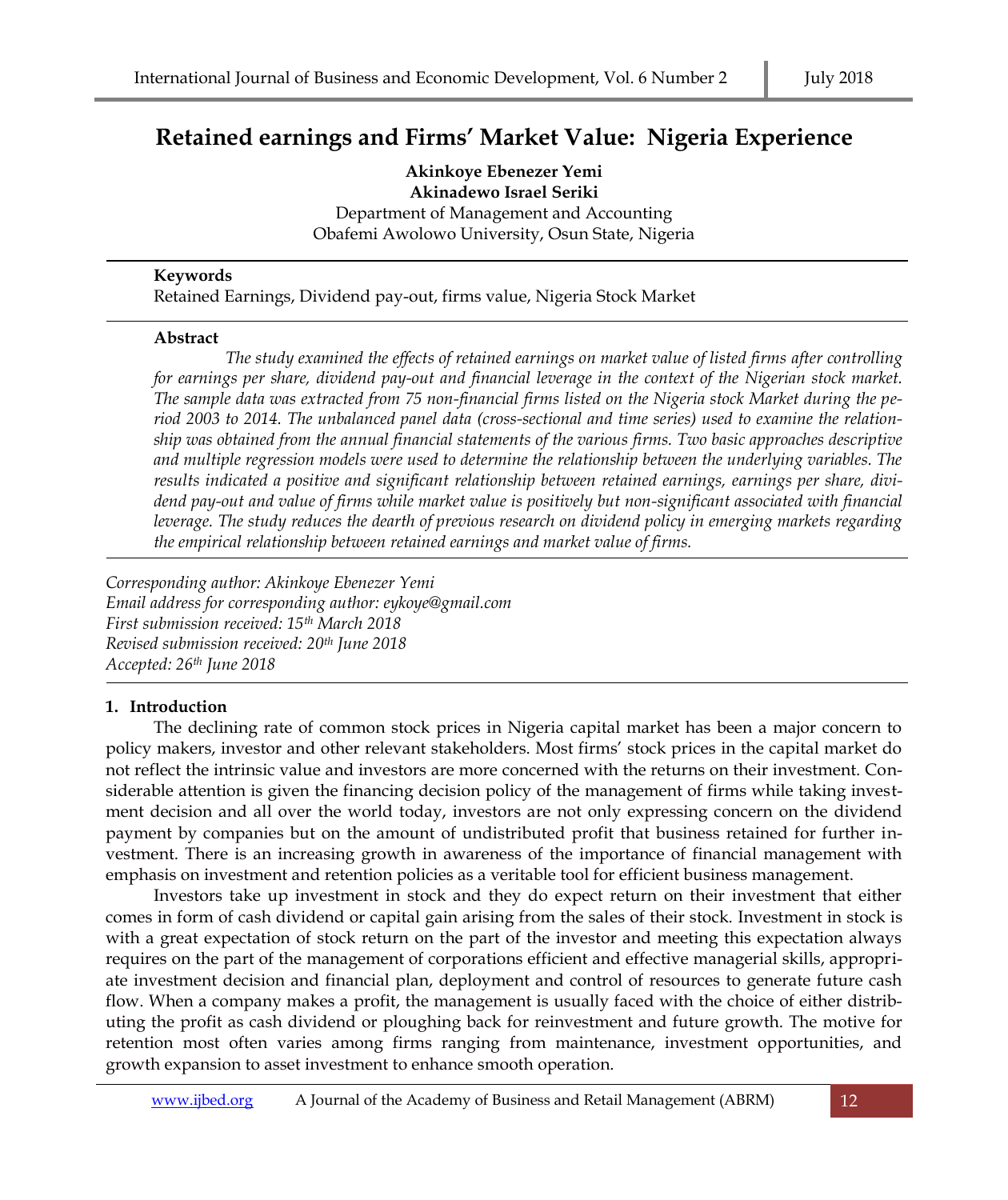In taking investment, investors allocate their capital to different investments including equity and debt securities and for each allocation; investors have one specific objective of maximising their returns and this objective remains corporate target. Achieving this target has always been hinged on the responsibility of the management to establish corporate policies for effective and efficient internal control, performance evaluation and reserve management. The intention of most firms to fulfil the expectations of the investors and financial markets increasingly dominate reserve accumulation motives and this is common among firms in both developed and developing economies.

In sizing up a company's fundamentals, investors mostly look at how much profit is paid to shareholders in terms of dividend and how much capital is kept from shareholders. This is because retained earnings are a financial value that is very important to investors of a company and basically, investors tend to pay most attention to reported profits as well, attaching importance to what the company does with that money. The concern of the equity investors has always been on the ability of the firms to generate future cash flows and improve on the wealth of the shareholders. In practice firms distribute portions of the profits to shareholders in the form of dividends and what is left (retained earnings or retained capital) is reinvested in the business and the concerns of savvy investors have been to look closely at how a company [puts retained capital to use](http://www.investopedia.com/articles/04/031004.asp) and generates a return on it.

In finance literature, earnings and dividends occupied an important role in financial accounting research and finance with more emphasis on one than the other. Several studies (Harkavy 1953, Dinayak, 2014 Wright 2014, Kanwal 2012, Hackbarth, and Johnson 2011, Chughtai, A. R., Azeem, A., & Ali, S. 2014) have been conducted by financial scholars with emphasis on the dividend pay-out and its possible effect on common stock price. However, the area of significant effects of retained earnings on different factors i.e. cash dividend per share, capital gain/loss yield and particularly, stock returns are still untapped and need further research. Today, particular attention is placed on the distinctive role that retained earnings can play in predicting future cash flows by the investing community and the biggest reason for the attention to earnings lies with the notion that retained earnings serves as a predictor of future cash flows. Though, there is still continuing controversy in the investment community that concerns the relevance of earnings as the underlying source of value of a share of common stock but more often, earnings are described important to shareholders because earnings provide the cash flow necessary for paying dividends. Therefore, a firm's ability to generate cash flow affects the value of its securities and the ability to assess future cash flow is equally important for the investment community, both shareholders and creditors

In addition, the amount of retained earnings has now become an important issue to investors and other stakeholders because it is another way to evaluate the effectiveness of management to bring improvement in market value of their firms. That is, shareholders now consider as part of their investment criteria the extent to which firms use retained capital and they also consider this in measuring how much value in terms of capital gain, business growth and asset net worth have been added by the company's retention of capital overtime. Before buying, investors normally ask themselves not only whether a company can make profits, but whether management can be trusted to generate growth with those profits.

Listed companies in Nigeria like other companies in both developed and developing economies report profit and retain part of their annual earnings after dividend payment to ordinary shareholders for reinvestment. However, while there are empirical evidences in the literature on the significance of retained earnings in promoting value in developed economies the effect and extent of value enhancement has not been adequately explored in Nigeria. Also, despite the attention given to retained earning notably there exists scanty information on the effect of retentions especially on stock returns. This study is therefore motivated by the need to determine the direction and significance of the interactions between retained earnings and value of the Nigerian firms in terms of market value from 2003 to 2014. A study of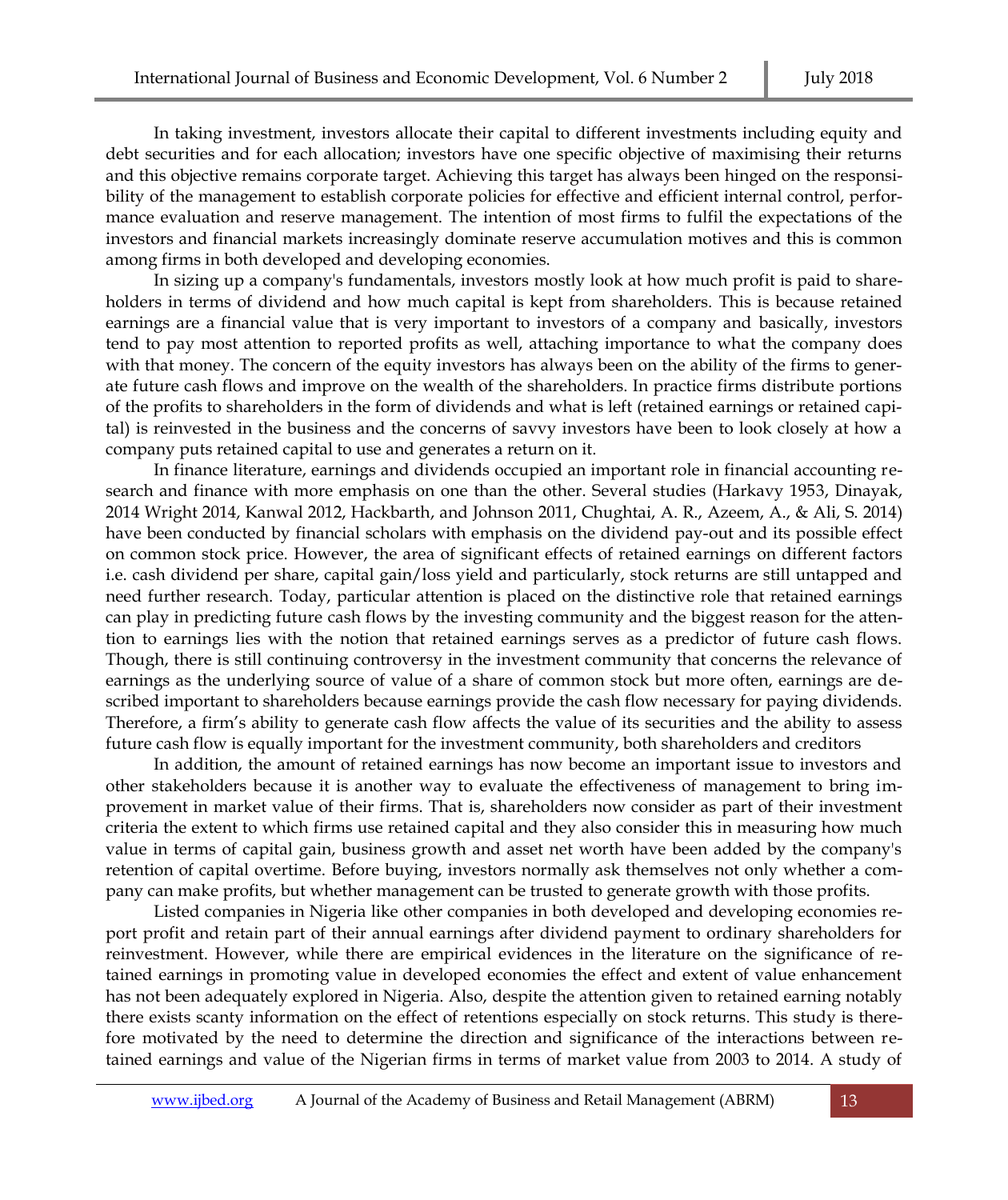this nature with a quantitative process we believe will be of tremendous importance in determining the nature and magnitude of corporate retentions and its influence on market value of firms in Nigeria.

#### **2. Literature Review**

In literature, finance is a very broad subject in which so many areas are still untapped and still need further research. One of them is the significant effect of retained earnings on market value and stock returns. Retained earnings are always considered a very important area because it has a significant effect on companies' stock prices (Thuranira, 2014, Hirshleifer, D and Siew, H 2007). Many studies have been conducted on retained earnings in the developed economies (Beisland, L. A. 2014, Khan, A. B., & Zulfiqar, A. S. 2012) but it remains a dearth or untapped area in Nigeria. The theoretical literature on corporate dividend policy (retention and dividend pay-out policy) may be classified into three points of view among researchers; (i) it increases firm value, (ii) it decreases firm value, and (iii) it has no effect on firm value. Apparently, different authors have researched on the relationship between stock returns and dividend policy of the firm.

The first group of researchers has argued that corporate dividend policy, through dividend payments, lead to increase the wealth of stockholders through their influence on the firm's common stock prices and hence increase the value of the firm, while the second group has stated that dividend payments, which is one of the means of corporate dividend policy, lead to decrease the wealth of shareholders by reducing the common stock prices of the firm, and hence decrease the value of the firm. The last group has adopted the notion of irrelevance dividend policy, i.e., the prices of stock, and hence the value of the firm, are not affected by the corporate dividend policy (Manos, 2001).

The focus of studies on dividend policy varies in the literature. Some have studied the effect of payout ratio, while others have studied the effect retained earnings on stock value. For instance, Harkavy (1953) investigates the relationship between retained earnings and stock prices and finds that as of a given of time, there is a propensity for stock prices to differ in a straight line with the ratio of distributed earnings. The results also show that the price of firm's stock that retained large ratio of its earnings is higher than the price of stock of firm that retained small proportion of its earnings. In line with this position, Wright (2014) points out that retained earnings of companies become equity and consequently appear on the balance sheet as a component of owners' equity which also includes initial investment capital and additional paid-in capital. In order words, a company should make use of available opportunities to create reserves through retained earnings to boost investments and grow corporate earnings. Also, Horkan (2014) in his study explained that retained earnings are retained capital, which is the portion of net income that management keeps funding future growth and to pay down company debt. In the same vein, Merritt (2014) submits that retained earnings represent value "locked up" in the company, which do not represent cash on hand but could be theoretically released to the owners if the company were liquidated.

Efforts were also made to compare and bring out the significant effects of the component of dividend policy. Friend and Puckett (1964) distinguish between the effect of dividends and retained earnings on stock prices. The results show that the effect of dividends on stock prices is greater than the effect of retained earnings in several times for three industries, which is in contrast with Harkavy (1953). Earnings retention is more important than dividends for growth industries. Therefore, firm's managers should increase dividend payments to increase firms' stock prices and encourage current investors to keep their investments or attracting more investors. Litzenberger and Ramaswamy (1979) and Blume (1980) results contradict with Ben-Zion and Shalit (1975). Naamon (1989) investigates the effect of cash dividends and retained earnings on common stock prices in Jordan. The results show a high significant and positive relationship between both cash dividends policy and earnings retention, and stock prices, which is in line with Power and MacDonald (1995). Particularly, the effect of cash dividend on stock prices is higher than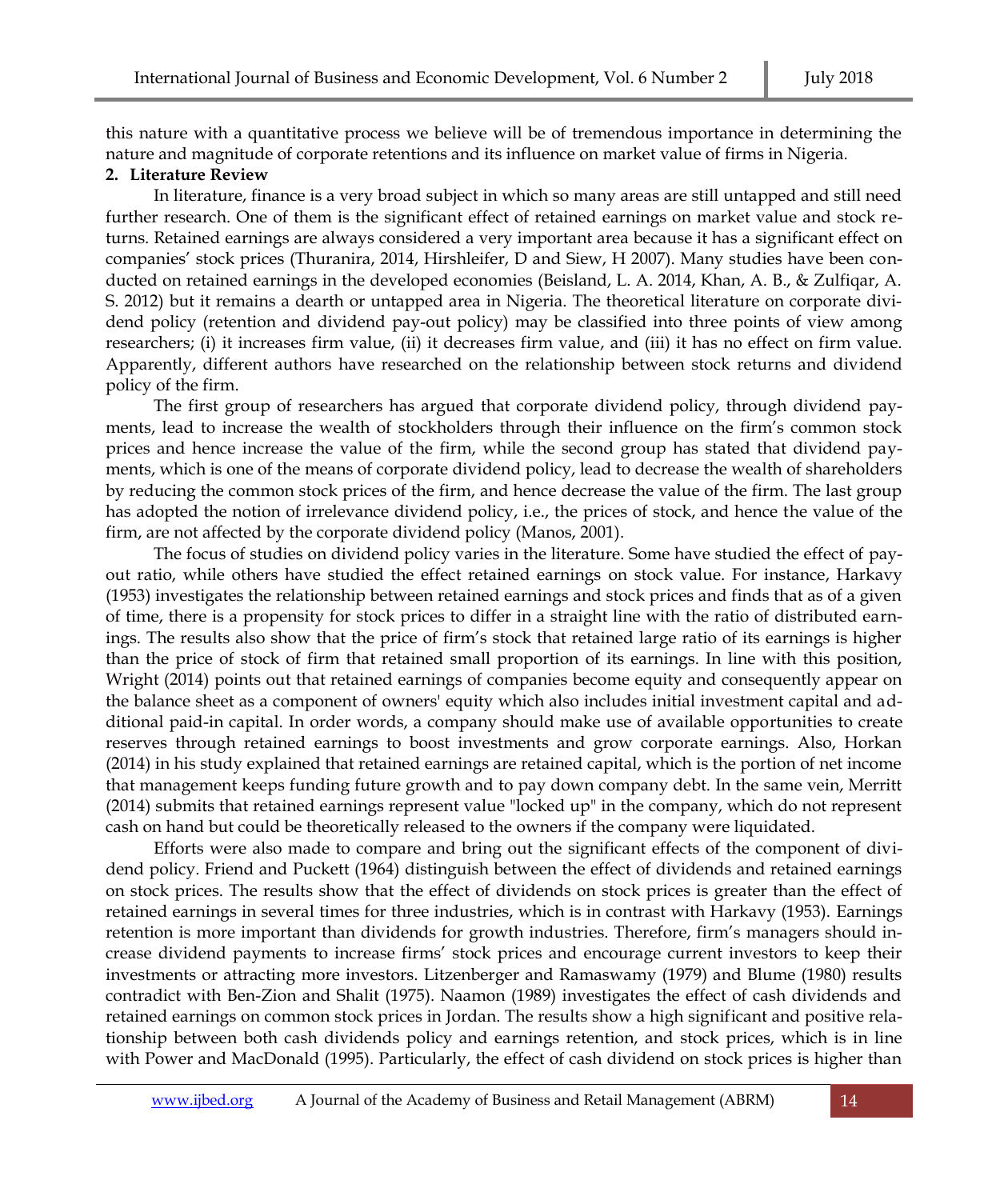the effect of retained earnings, which is consistent with Gordon (1959), Friend and Puckett (1964) while in contrast with Harkavy (1953).

In addition, according to the views of both firms' managers and investors, the amount of realized earnings, liquidity and the preferences of investors concerning cash dividends or retained earnings are the most important determinants of dividend policy. Nishat (1992) also makes a comparison between the effect of cash dividends and the retained earnings on stock price. The results show that common stock price affected by cash dividends and retained earnings, which is like Naamon (1989) and Power and MacDonald (1995). However, the impact of cash dividends on share price is higher than the effect of earnings retention, which is in line with Gordon (1959), Friend and Puckett (1964) and Naamon (1989) while contradicts with Harkavy (1953). Dhillon and Johnson (1994) investigate the effect of dividend changes on the markets of stocks and bonds. The results show that the reaction of stock prices to large increase in dividend is positive. Therefore, the variance of stock price is largely based on the future changes in dividends**,**  which is consistent with Kothari and Shanken (1992). Power and MacDonald (1995) investigate the effect of dividends and retained earnings on the prices of shares. They find there is a relationship amongst the prices of shares; dividend and retained earnings, which is similar to Harkavy (1953); Gordon (1959); Friend and Puckett (1964) and Al Troudi, W. (2013).

In literature, most studies focused on dividend payout but scarcely on earnings retentions. Despite the argument and the general belief argued that although retained earnings are a key item in shareholders' equity, existing finance literature has paid little attention to the variable. The study by DeAngelo, DeAngelo and Stulz (2006) only examined the extent to which dividend is determined by retained earnings. The limitation in the literature on the effects of retained earnings on firm's value is clear and not limited to developed economy in that: the empirical evidence of the relationship between retained earnings and firm's value in the developing countries is scattered and far without conclusive results. The relationship is not clearly defined for firms in a developing market. This study reviews studies both in the developed and developing economies and many studies carried out in the developed economy found a link between retained earnings and market valuation. But this remains inconclusive in developing economies particularly in the transitional economies like Nigeria.

#### **3. Methodology**

#### **3.1. Data and Sources of Data**

 To carry out the empirical analysis, a data set that includes data on economic value of firms and covers the period of 2003-2014 was assembled. The primarily required data sets are the stock prices, periodic dividends, and retained earnings for each of the Nigeria Stock Exchange (NSE) listed firms for the period between 2003 and 2014. The annual data of these firms were taken from the various issues of annual financial statement published by the firms. The independent variable –periodic retained earnings divided by the annual income for the period, was also obtained from company annual reports. Also, the study included more variables Net Asset Value per share, price to book value, dividend yield, earning components such as undistributed profit, earning ratio, earning per share, and dividend per share, dividend ratio and other variable found in the literature influencing value of firms such as size and age of the firms as control variables. The aim is to construct a comprehensive data set.

# **3.2 The population and sample selection**

 The population of the study consists of all firms listed on the Nigerian stock exchange from 2003 to 2014 excluding all finance-related firms. A purposive sampling technique was used to select firms ranging from old to newly established ones. These firms were first screened for financial data availability over the sample period. Listed firms that did not have up-to-date published financial data were excluded from the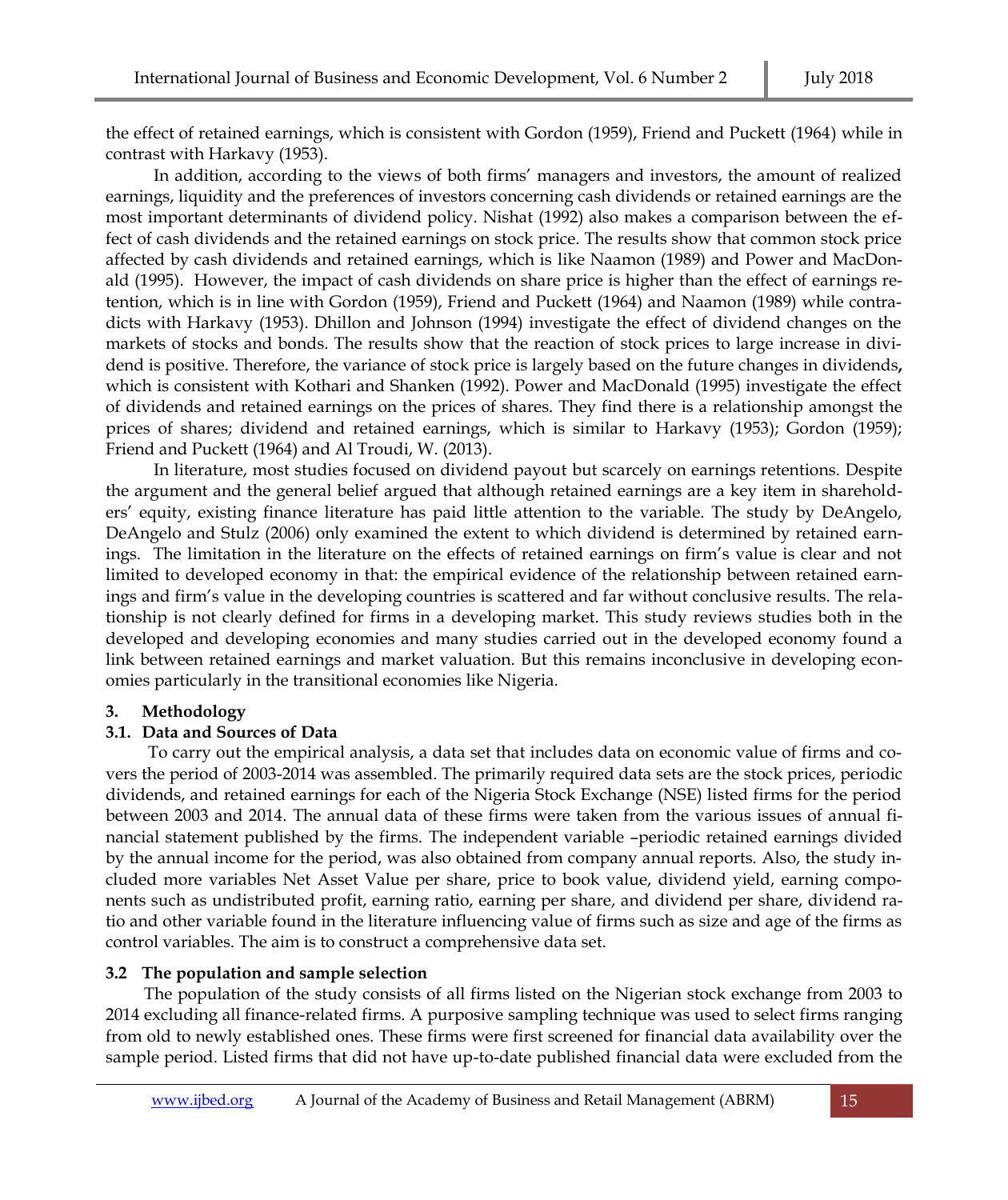study. The study also focused on the firms that were common to all the 12 years leading to a sample consisting of 75 and representing a broad range of industry sectors. The period chosen, and the number of the firms met the qualification that served the purpose of this study. The sample size was a good representative of the firms.

## **3.3 Measurement of variables**

The selection of variables and the relationship between retained earnings and value of firm was primarily guided by the results of the previous empirical studies (e.g.Harkavy, 1953; Friend and Puckett, 1964; Nishat, 1992; Power and Ajanthan, 2013; Pradhan, 2003; and Khan, 2009). Firm value was measured using Tobin's q and typically in finance and accounting literature average, Q is taken as a proxy for marginal Q as it is shown by Hayashi (1982) to be a sound substitute. In theory, the Q ratio identifies the juxtaposition of the marginal efficiency of capital and financial cost of capital (Tobin, 1969, 1978).

### **3.3.1 Dependent Variable**

To measure firm's value the study included two dependent variables; relative market value measured by;

(i) Tobin's q and,

(ii) Market-to-book ratio. (Ratio of market-value-to-book value of total asset)

Tobin's q serves as a proxy for company performance in a financial market. A value of Tobin's q greater than one shows that a firm creates value for its shareholders and on the contrary, a value of the variable lower than one shows that the firm does not perform well. The general assumption is that a wellperforming firm is likely to add value to the shareholders. Tobin's q is used as a dependent variable in studies about the dividend policy and firms value relationship by Al Troudi (2013), Claessenins, Djankor and Pohl (1997), Loderer and Peyer (2002) and Beiner and Schmid (2005) in developing and developed financial markets. As a sensitivity check, the study used market-to-book ratio as an alternative measure of firm value. Both Tobin's q and the market-to-book metrics measure firm value based on book vis-à-vis market based measure. The variable is widely used in the literature on dividend policy and the value of firms (Yildrim 2000, Kyereboah Coleman and Bukpe (2005) etc.

# **3.3.2 Independent Variables**

Independent variables were divided into two groups;

- i. Variables describing retention policy measured by dividends per share, retained earnings per share and earnings per share for firm *i* in period *t*. Cash dividends per share (DPS) is measured by dividing cash dividends paid to common stockholders by the number of shares outstanding. Some retained earnings per share (RPS) is measured by dividing retained earnings by the number of shares outstanding while earnings per share (*EPS*) is measured by dividing: the net income available to common stockholders on the number of shares outstanding
- ii. Financial fundamentals extracted from yearly financial reports; size of the firm proxied by log of asset, leverage measured as the total debt divided by total asset ratio, liquidity measured as the current assets/current liabilities, tangibility measured as the ratio of fixed asset to total asset and age measured as number of years since listing

# **3.4 Specification of Empirical Models.**

The study utilised Multiple Linear Regression. The most basic test involved regressing the dependent variable Tobin's q against the independent variables retained earnings. This provides a basic test of the relationship between market value and retained earnings. The following regressions were adopted: y=a+b---------------------------------------------------------------------------------------- (i)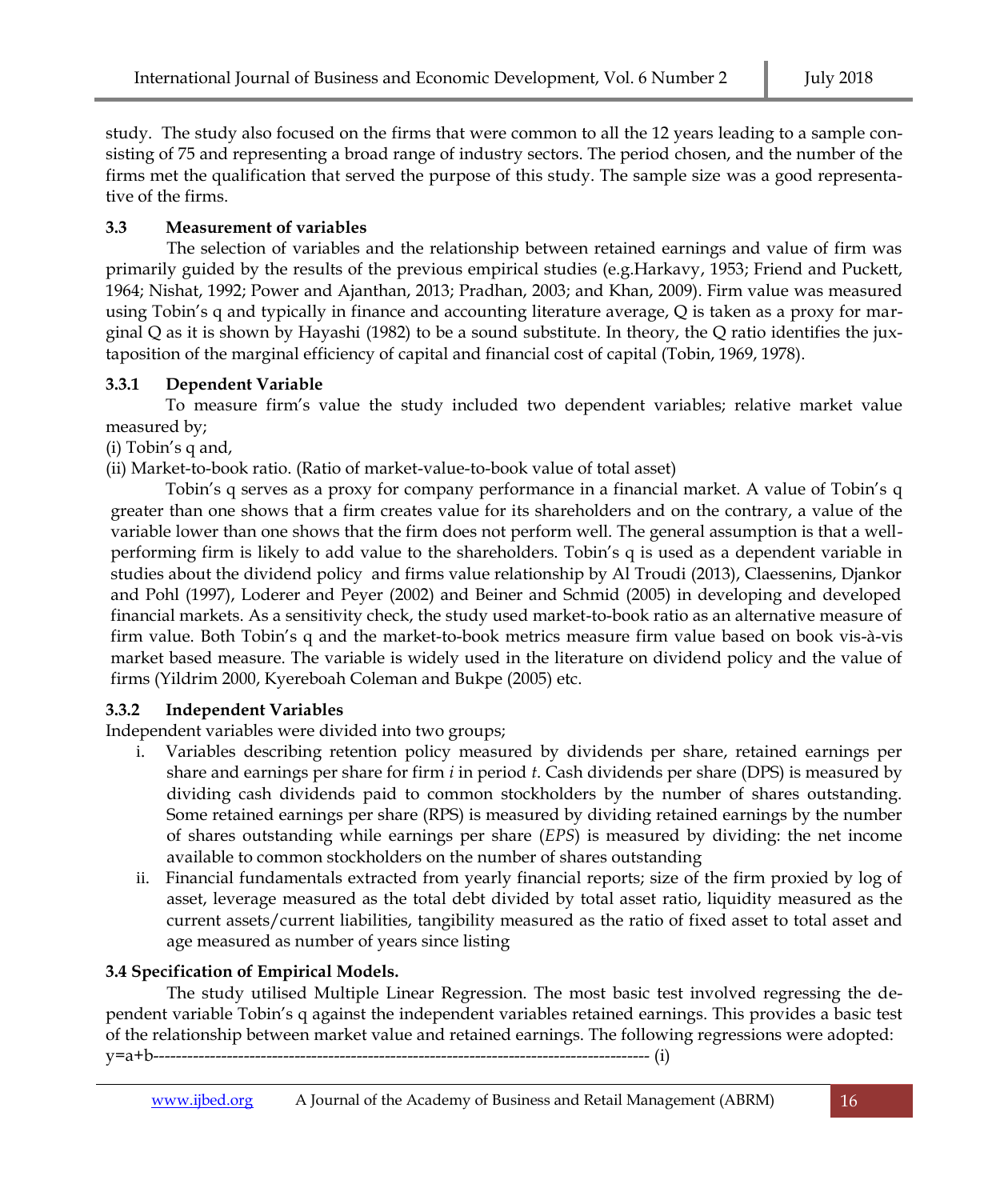where

y is the value of the dependent scale variable market value

b is the value of the coefficient,

x is the value of the predictor Retained Earnings

a Constant

**A** multivariate regression analysis was employed to examine the panel data analysis of the regression models. The panel ordinary least square estimate equation for analyzing panel data is given by the following equation:

*Y ᵢ*<sup>ᵼ</sup> = *βo + β1ᵡᵢ<sup>ᵼ</sup> + β2ᵡᵢ<sup>ᵼ</sup> +-+ βnᵡᵢ<sup>ᵼ</sup> +ɛᵢᵼ* ------------------------------------------------------- (*ii*)

Where  $_i$  denotes the firm (cross section dimension) and t denotes time (time series dimension). Therefore,  $Y_{i}$  is the dependent variable of pooling *N* cross sectional observation and time *T* time series observation, and *ᵡᵢᵼ* are the independent variable pooling N cross sectional observations and *T* time series observation, and  $\varepsilon_i$  is the error term. The expectation was that the retained earnings would be positively related to market value. That is, an increase in retained earnings of the firms will be associated with an increase in the firms' value. The regression model regressed Tobin's q and market-to-book against the retention policy) as prior research (Parveen P, Gupta el at 2009) has shown that the relationship can vary across the measures of value.

The model takes the following form:

#### **Model 1**

Tobin's  $Q_{it} = a_o + \beta_i RPS_t + \beta_2 DPS_{it} + \beta_2 EPS_{it} + \beta_2 Lev_{it} + \beta_3 Size_{it} + \beta_4 Age_{it} + \beta_5 ROA_{it} + \beta_6 liquid_t \mu_{it} + \beta_7 tang_{it}$ *+Eit……………………………………………………………………………………………………………iii)*

For sensitivity check and robustness test the study also use market-to-book ratio as an alternative measure of firm value. Both Tobin's q and the market-to-book metrics measure firm value based on book vis-à-vis market-based measure.

$$
MB_{ii} = a_o + \beta_i RPS_t + \beta_2 DPS_{it} + \beta_2 EPS_{it} + \beta_2 Lev_{it} + \beta_3 Size_{it} + \beta_4 Age_{it} + \beta_5 ROA_{it} + \beta_6 liquid_t \mu_{ii} + \beta_7 tang_{it} + E_{it}
$$

Where, *Tobin's*  $Q_{it}$  *and*  $MB_{it}$  denote the firms' value,  $ROA_{it}$  denotes return on asset,  $DPS_t$  denotes cash dividends per share, *RPS<sup>t</sup>* denotes retained earnings per share, *EPS<sup>t</sup>* denotes the earnings per share, *Lev<sup>t</sup>* denotes the financial leverage, *Size* denotes firm size proxied as the natural log of total asset and Age is measured as number of years since listing rather than years of incorporation while *ε<sup>t</sup>* is a random variable referred to as the error term. In these models, *DPS<sup>t</sup> RPS<sup>t</sup>* and the *EPS<sup>t</sup>* are the key explanatory variables and the other variables are the additional explanatory variables. The size of the firm leverage, and age will be added as control variables in all the models. Prior researches have consistently shown that firm size can affect firm value (Adetunji et al (2009 Parveen P, Gupta el at 2009).

The firm effect a is taken to be constant overtime t and specific to the firm across sectional unit  $\mu$ . If α is taken to be the same across all firms (common effects), the OLS provides consistent and efficient estimates of α and β. There are two basic frameworks used to generalize this model. The fixed effect approach takes α to be a firm specific constant term in the regression model. The random effects approach specifies that  $α$  is a firm specific disturbance. The three approaches were considered in this study. The test on the above economic value models intends to show whether the retained earnings affect firms' value and if it does, the test intends to also show the process by which the value of firm is affected by the undistributed earnings in Nigerian capital markets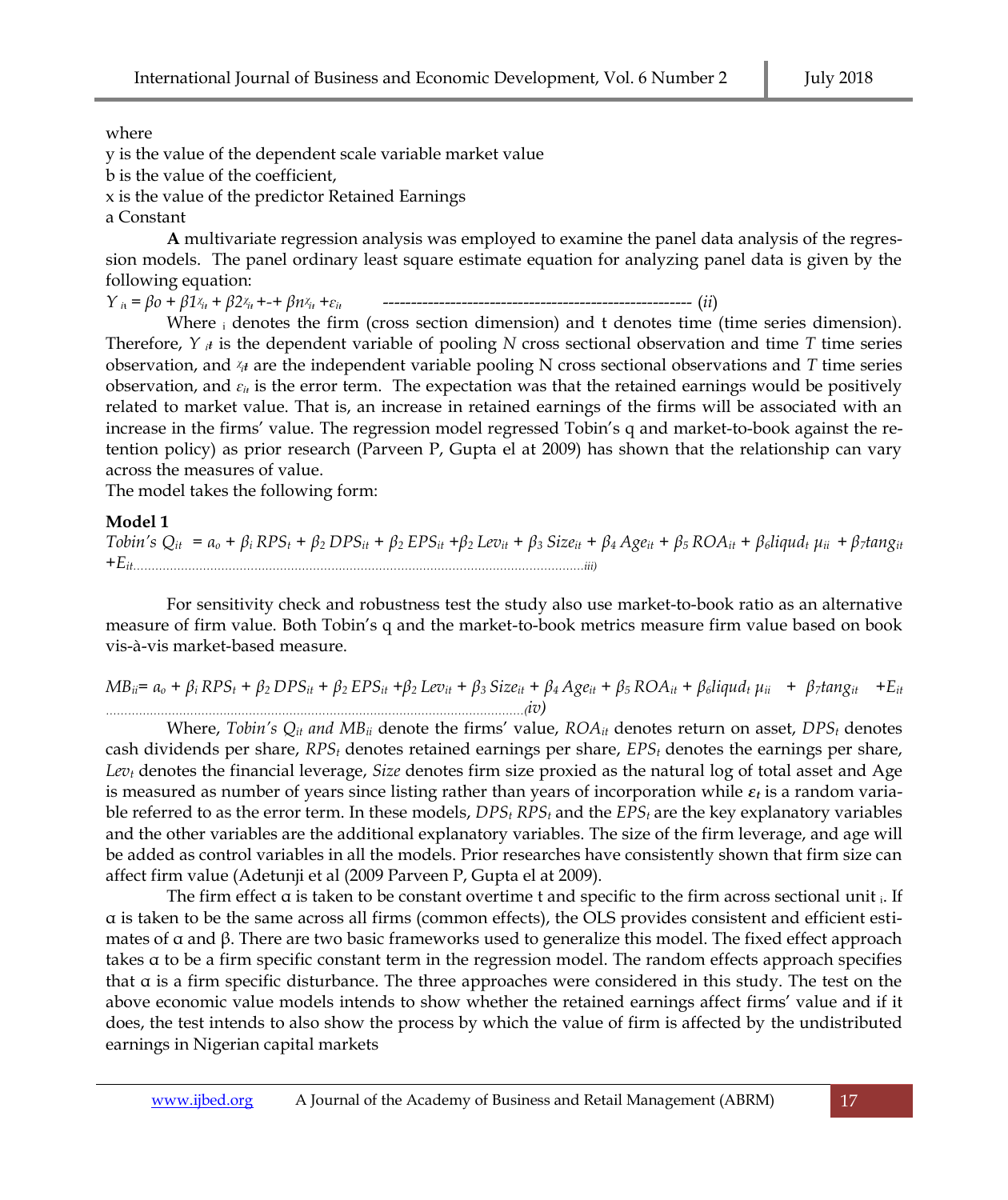### **3.5 Data Analysis Techniques**

The study used a descriptive analysis to analyse the retained earnings and the behavior of the market value of the firms traded in the capital market. Different statistical and econometric tests were used to test the relationship between the value of a firm, internal financing, and control variable. Since the data for this study were time-series cross sectional in nature, the study employed panel data analysis which allows flexibility in modeling differences in behaviour across firms and time. The data was analyzed using the Ordinary Least Square (OLS) estimation techniques. Furthermore, tests of data about multicollinearity and correlation were carried out to make the result of the study more robust. These tests became imperative as the success of the models were dependent on the accuracy of the expected result. In addition, a descriptive statistic was used to analyse the basic features of the data in this study and the income retention behaviour of listed firms in Nigeria for the sample period. A statistical package, E-view 9, was used for the estimations of the models and the descriptive statistics.

#### **4. Analysis, Findings and Discussion**

#### **4.1 Descriptive Analysis**

The frequency distribution consists of 75 non-financial listed firms on the Nigeria stock market whose stocks were traded on Nigerian Stock Exchange from 2013 to 2014. This represents all firms that had available data to construct the variables used in this study during the sample period. The frequency distribution year by year for the sample, demonstrated in table 4.1 indicates no clustering in any specific year. The sample is a balanced panel with annual data. The study includes observation in the sample if in a year a firm has its stocks traded at least once in a year and have financial data in the year. Table 4.1 shows the distribution of firm's year by year.

| Year | No of firms | $%$ of sample |
|------|-------------|---------------|
| 2003 | 75          | 100           |
| 2004 | 75          | 100           |
| 2005 | 75          | 100           |
| 2006 | 75          | 100           |
| 2007 | 75          | 100           |
| 2008 | 75          | 100           |
| 2009 | 75          | 100           |
| 2010 | 75          | 100           |
| 2011 | 75          | 100           |
| 2012 | 75          | 100           |
| 2013 | 75          | 100           |
| 2014 | 75          | 100           |

Table 4.1 Distribution of Firms by Year

#### Source: NSE Fact book publication 2017

Descriptive statistics for all the variables are reported in table 4.2. Descriptive statistics show the mean, standard deviation, minimum, median and maximum of the variables in the sample. Dependent variables are Tobin's Q and market-to-book value whereas the primary independent variables are retained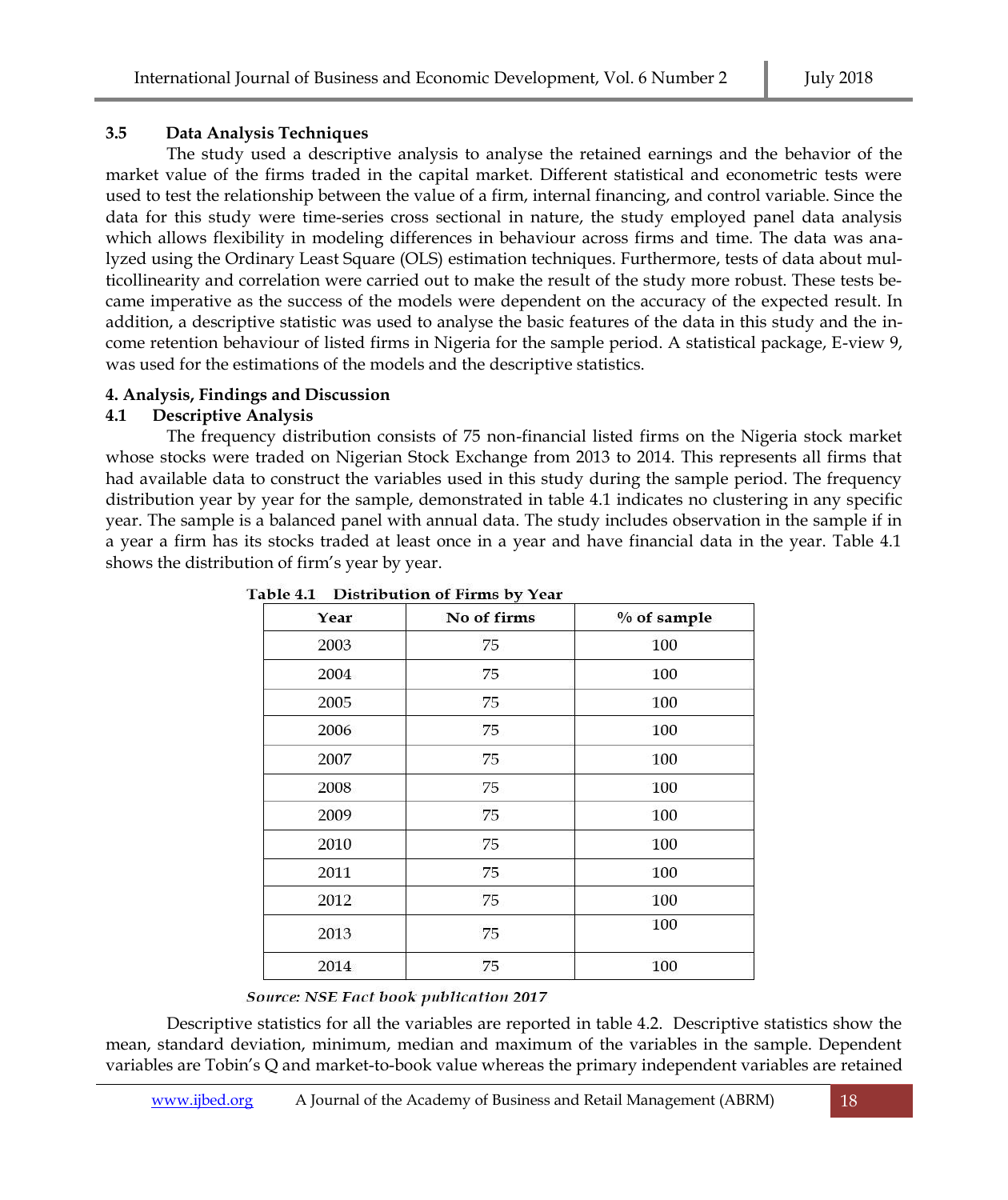earnings per share and cash dividends per share. Also included are numbers of control variables found in finance literature with direct effect on value. In Table 4.2, cash dividends per share are the first independent variable. Its values range from a minimum of 0.0000 to a maximum of 476.75; i.e. some firms did not pay cash dividends at all, while some firms pay a huge amount of cash dividends. It has mean value equal to 9.888, and standard deviation equal to 41.107, implying that high variations in terms of cash dividends per share on the market across the period of the study. Retained earnings per share are the second explanatory variable. It varies from 0.000 to 6.053; i.e. some firms suffer from losses and did not retain earnings at all, while some firms retain a large amount of earnings, whereas its mean is 0.450, indicating that each share has, (on average) a small amount of retained earnings, and standard deviation is 1.450, suggesting high variations among firms listed on the Nigeria Stock Exchange over the period of study (2003-2014). Earnings per share are the third independent variable. It ranges from -1.828, telling that some firms have losses, to 476.96, which means that some firms have a huge amount of profits, with mean of 10.336, indicating that firms listed on the Nigeria Stock Exchange, on average, have little profits, and standard deviation of 41.164, which means high variations amongst firms in terms of earnings per share. The last independent variable is financial leverage. Its values range from a minimum of 0.000109 to a maximum of 6.7257. That means, the ratio of total liabilities to total assets is very small for some firms, indicating that some firms depend heavily on issuing equity to finance their assets, while total liabilities are close to total assets for some firms, implying that some firms rely largely on debt to finance their assets. Its mean value equal to 0.2344, which shows that the firms listed on the Nigeria Stock Exchange, in general, do not depend highly on debts to finance their assets, and standard deviation equal to 0.4482, implying that high variations among firms regarding the financial leverage variable. Tobin's Q is the dependent variable. Its values range from the minimum of 0.012 which means that some firms have value less than its par value, to the maximum of 270.51, with mean that the firms listed on the Nigeria Stock Exchange have stock price greater than their face values and standard deviation measuring18.917, indicating high very variations amongst the firms listed on the Nigeria Stock Exchange in terms of market value.

The descriptive analysis of firm economic value shows that the mean value of market to book is 6.07 percent while average mean value of Tobin's Q is 7.525percent. This result showed that market performance measures (market to book and Tobin's Q) displayed high percentage of performance as compared to accounting performance measures. The main dependent variable is; Tobin's q defined as market value of assets/ book value of assets but in alternative specification, the study also used market-to-book ratio as a sensitivity check. The table provides descriptive statistics for Tobin's Q and market-to-book ratio as well as the following firm characteristics; leverage, size (proxied by log of asset) and age (the number of years a firm is listed). The mean (median) Tobin's Q of the sample is 7.52 (3.04) that is, market value of the average (median) firm is slightly greater than the book value of its assets. The mean of firm profitability is 0.32 which means that the level of profitability of Nigerian firms is moderate as the minimum value is - 1.35 and the maximum is 6.05. However, the very high standard deviation of profitability (0.61) demonstrates that the differences in levels of profitability among firms are large. The mean of firm size (the natural logarithm of the book value of the total firm assets) is 9.56. This reveals that most of Nigerian firms are small as the minimum value is 7.29 and the maximum value is 11.52.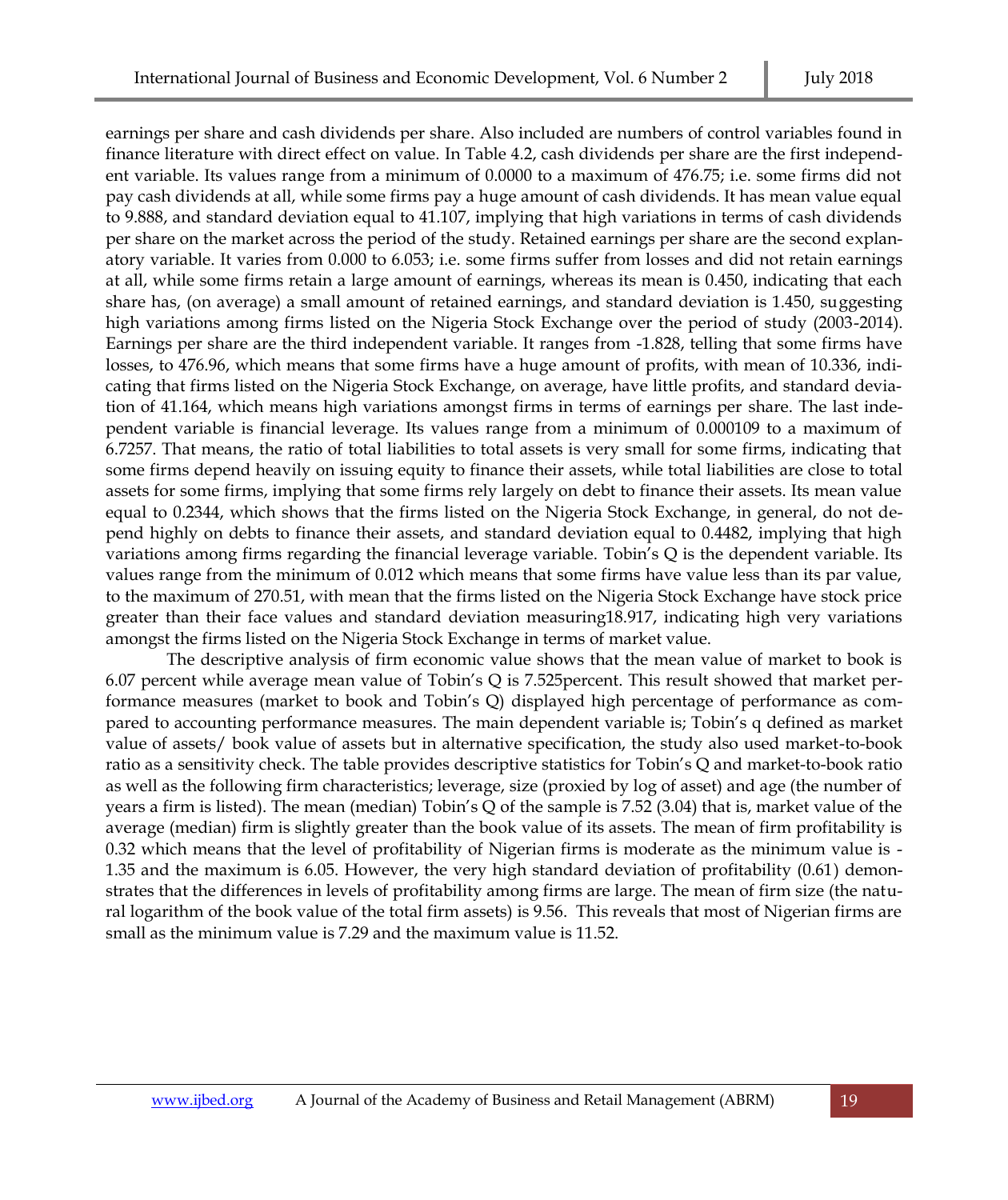| <b>Descriptive</b><br>analysis<br>Variable | Mini     | max    | mean  | Median | Std dev | skewness | Kurtosis |
|--------------------------------------------|----------|--------|-------|--------|---------|----------|----------|
| <b>RPS</b>                                 | 0.00     | 17.67  | 0.45  | 0.15   | 1.45    | 8.58     | 93.37    |
| <b>DPS</b>                                 | 0.00     | 476.75 | 9.88  | 0.77   | 41.11   | 7.816    | 72.099   |
| <b>EPS</b>                                 | $-1.83$  | 1.00   | 10.34 | 1.00   | 041.16  | 7.77     | 71.57    |
| Tobins'q                                   | 0.01     | 270.5  | 7.52  | 3.04   | 18.91   | 10.26    | 131.31   |
| Mrkto<br>book                              | 0.00     | 270.3  | 6.07  | 1.94   | 18.59   | 10.92    | 143.4    |
| lnas                                       | 7.29     | 11.52  | 9.56  | 9.67   | 0.86    | $-0.31$  | 2.37     |
| lagei                                      | 0.000    | 1.72   | 1.31  | 1.43   | 0.29    | $-1.73$  | 6.47     |
| <b>ROA</b>                                 | $-1.35$  | 6.05   | 0.32  | 0.12   | 0.61    | 4.06     | 24.60    |
| <b>TANG</b>                                | 0.03     | 14.15  | 0.81  | 0.52   | 1.27    | 5.09     | 40.29    |
| liquid                                     | $-131.7$ | 315.67 | 12.51 | 0.97   | 36.35   | 2.893    | 16.54    |
| lev                                        | 0.000    | 6.725  | 0.23  | 0.12   | 0.44    | 8.193    | 104.3    |

Table 42

Source: Author's computation 2017 Base on data from the NSE publications and firms annual financial report (2003-2014)

#### **4.2. Correlation Analysis**

A test of correlation coefficients between the independent variables was conducted to show the strength and the direction of the relationship between any pair of independent variables, as well as the dependent variable. Table 4.3 shows pair-wise correlation between the retained earnings and firms' characteristics for the cross-section of 75 firms in the sample for 12 years. It can be seen that the correlation coefficient between the market value measures, tobins'q, market-to-book value, and retained earnings are - 0.047, - 0.046 which are weak, negative and highly insignificant. That is, there is an inverse relationship between values of firms and retained earnings. The higher the retained earnings per share, the lower the market value of the firm stock. The highest correlation is .99\*\* between retained earnings per share and dividend per share, which is strongly positive and highly significant, that leads to the existence of multicollinearity (one of the violation in the model assumptions). Therefore, these two variables were not included together in the same regression model.

The correlation results show further individual relationship among different variables. All variables are negatively correlated with market value except the tangibility ratio which shows that if there would be one unit change in the ratio then the market value would be positively affected by 7%. The rest of the variables are negatively related with firms' value. It means that if the variable increases/decreases then value and performance would also decreases/increase in the opposite direction. Expected relationships between retained earnings and some of control variables are also shown in the correlation table. The previous literature suggests that the cash dividend has an effect on the market value (e.g. Harkavy, 1953; Friend and Puckett, 1964; Naamon, 1989; Nishat, 1992; Power and MacDonald, 1995; Pradhan, 2003; and Khan, 2009). Generally, the lower the cash dividends per share, the lower the market value and the higher the cash dividends per share, the higher the market value of firms. However, the relationship as shown on the correlation results is negative and very insignificant. The correlation among other control variables are mostly weak, positive but insignificant which suggests no problem of multicollinearity and that all the variable can be put in the same regression model.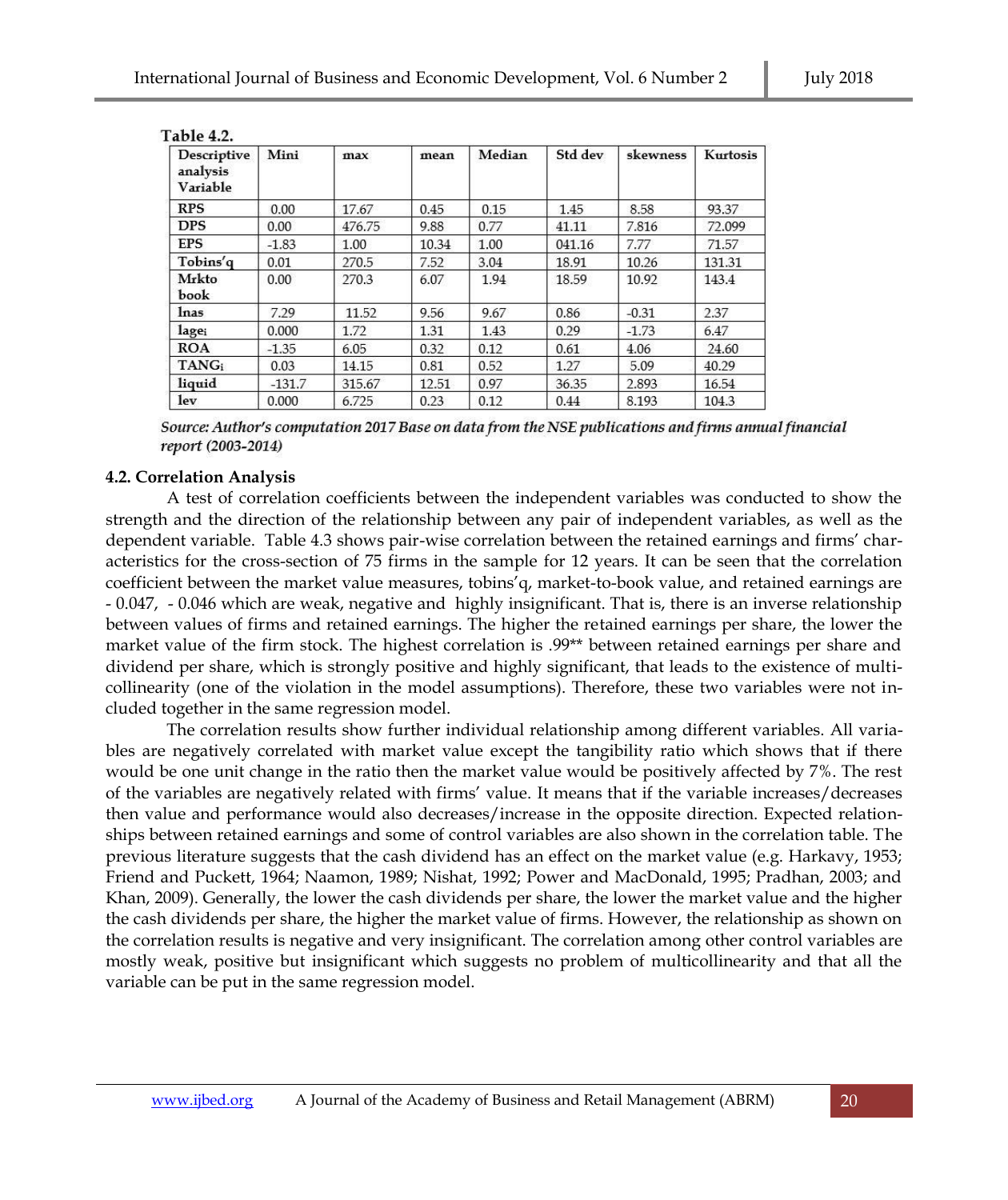|               | Correlation      |                  |                  |            |              |           |                          |               |               |            |
|---------------|------------------|------------------|------------------|------------|--------------|-----------|--------------------------|---------------|---------------|------------|
|               | t-Statistic      |                  |                  |            |              |           |                          |               |               |            |
| Probability   | TOBQ1            | <b>TANG</b>      | <b>RPS</b>       | ROA        | <b>MKTBK</b> | LASSET    | LAGE                     | LIQ           | LEV           | <b>EPS</b> |
| TOBQ1         | 1.000            |                  |                  |            |              |           |                          |               |               |            |
|               | $\cdots$         |                  |                  |            |              |           |                          |               |               |            |
|               | -----            |                  |                  |            |              |           |                          |               |               |            |
| TANG          | 0.0073           | 1.0000           |                  |            |              |           |                          |               |               |            |
|               | 0.2204           |                  |                  |            |              |           |                          |               |               |            |
|               | 0.8256           | -----            |                  |            |              |           |                          |               |               |            |
| <b>RPS</b>    | $-0.047340$      | 0.0092           | 1.0000           |            |              |           |                          |               |               |            |
|               | $-1.4134$        | 0.2756           | -----            |            |              |           |                          |               |               |            |
|               | 0.1578           | 0.7829           | -----            |            |              |           |                          |               |               |            |
|               |                  |                  |                  |            |              |           |                          |               |               |            |
| ROA           | 0.141116         | 0.027747         | 0.0857           | 1.0000     |              |           |                          |               |               |            |
|               | 4.2524<br>0.0000 | 0.8280<br>0.4078 | 2.5685<br>0.0104 | $\cdots$   |              |           |                          |               |               |            |
|               |                  |                  |                  |            |              |           |                          |               |               |            |
| MKTBK         | 0.9925           | $-0.01305$       | $-0.0469$        | 0.1282     | 1.0000       |           |                          |               |               |            |
|               | 235.697          | $-0.38955$       | $-1.4079$        | 3.8677     |              |           |                          |               |               |            |
|               | 0.0000           | 0.6970           | 0.1608           | 0.0001     |              |           |                          |               |               |            |
| LASSET        | $-0.0440$        | $-0.2271$        | $-0.0259$        | $-0.1779$  | $-0.01977$   | 1.0000    |                          |               |               |            |
|               | $-1.3155$        | $-6.979$         | $-0.7518$        | $-5.3684$  | $-0.5886$    | -----     |                          |               |               |            |
|               | 0.1885           | 0.0000           | 0.4524           | 0.0000     | 0.5567       | -----     |                          |               |               |            |
| $_{\rm LAGE}$ | $-0.0286$        | $-0.0994$        | $-0.1470$        | 0.10184    | $-0.01414$   | 0.0376    | 1.0000                   |               |               |            |
|               | $-0.8615$        | $-2.9938$        | $-4.4411$        | 3.0537     | $-0.43903$   | 1.1230    | $\overline{\phantom{a}}$ |               |               |            |
|               | 0.3892           | 0.0028           | 0.0000           | 0.0023     | 0.6608       | 0.2616    | $\cdots$                 |               |               |            |
| LIQ           | $-0.02889$       | $-0.3578$        | 0.06657          | $-0.14793$ | $-0.0088$    | 0.3491    | $-0.0615$                | 1.0000        |               |            |
|               | $-0.8411$        | $-11.4337$       | 1.9888           | $-4.4646$  | $-0.2535$    | 11.1329   | $-1.8416$                | $\frac{1}{2}$ |               |            |
|               | 0.4004           | 0.0000           | 0.0471           | 0.0000     | 0.8020       | 0.0000    | 0.0659                   | -----         |               |            |
| <b>LEV</b>    | $-0.00435$       | 0.22027          | 0.015612         | 0.07492    | $-0.0139$    | $-0.1854$ | $-0.0518$                | $-0.0045$     | 1.0000        |            |
|               | $-0.13028$       | 6.73685          | 0.465801         | 2.2415     | $-0.4152$    | $-5.6306$ | $-1.5386$                | $-0.13028$    | $\frac{1}{2}$ |            |
|               | 0.8964           | 0.0000           | 0.6415           | 0.0252     | 0.6779       | 0.0000    | 0.1244                   | 0.8964        | -----         |            |
| <b>EPS</b>    | $-0.01382$       | $-0.0452$        | 0.05621          | 0.2209     | $-0.0123$    | 0.142330  | 0.08193                  | $-0.0246$     | 0.0035        | $-0.01332$ |
|               | $-0.41264$       | $-1.3516$        | 1.67966          | 6.75725    | $-0.3858$    | 4.28979   | 2.45270                  | $-0.71845$    | 0.09526       | $-0.4129$  |
|               | 0.6799           | 0.1768           | 0.0934           | 0.0000     | 0.6998       | 0.0000    | 0.0144                   | 0.4727        | 0.9243        | 0.6799     |

# Table 4.3 Correlation Matrix of the Main Variable

Source: Author's computation 2017 Base on data from the NSE publications and firms annual financial report (2003-2014)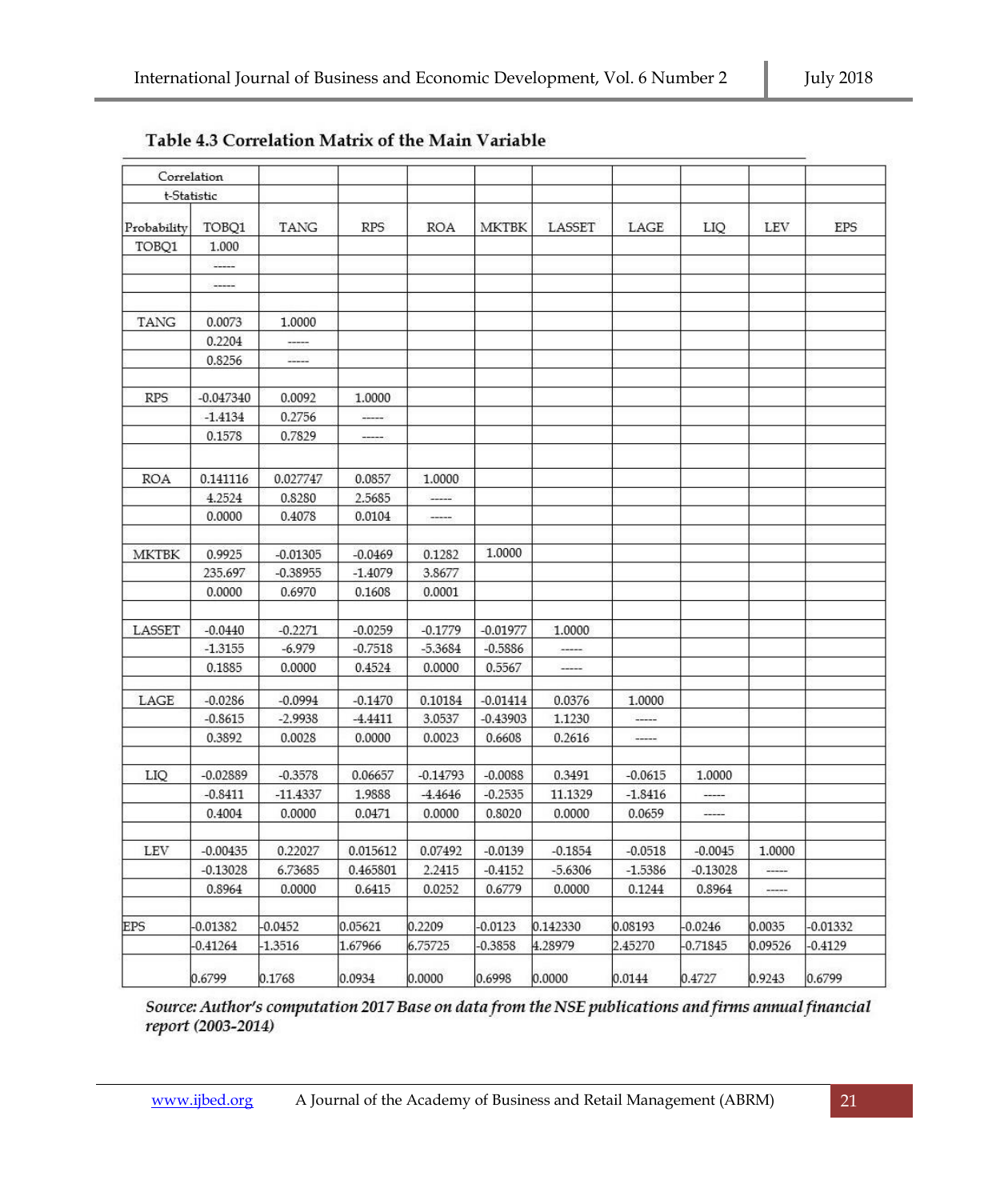## **4.3 Panel Unit Root Test Result**

The panel unit root test is carried out using ADF- Fisher Chi-Square Panel unit root test. Table 4.4, at the constant/individual effects, the results indicate that the unit root hypothesis is rejected for all the variables. This implies that each of the panel data series does not contain a unit root. They are stationary at level. The stationarity of the variables may have resulted from the cross-sectional nature of the data and that the data are not subject to time variation.

| Variables          |                   | Im, Pesaran and Shin W-stat | Levin, Lin and Chu |             |  |  |
|--------------------|-------------------|-----------------------------|--------------------|-------------|--|--|
|                    | <b>Statistics</b> | Probabilities               | Statistic          | Probability |  |  |
| Tobin's Q.         | 104.553           | 0.0000                      | $-4.50206$         | 0.0000      |  |  |
| Market-to-<br>book | $-0.40261$        | 0.0000                      | $-5.01933$         | 0.0000      |  |  |
| rsp                | $-316.023$        | 0.0000                      | $-2162.48$         | 0.0000      |  |  |
| eps                | $-19.6324$        | 0.0000                      | $-167.770$         | 0.0000      |  |  |
| dps                | $-15.1856$        | 0.0000                      | $-140.473$         | 0.0000      |  |  |
| roa                | 312.789           | 0.0001                      | $-4.95119$         | 0.0000      |  |  |
| lnas               | 2.23408           | 0.0000                      | $-5.49812$         | 0.0000      |  |  |
| Lev                | $-26.6891$        | 0.0000                      | $-162.199$         | 0.0000      |  |  |
| lage               | $-295.691$        | 0.0000                      | $-67.2363$         | 0.0000      |  |  |
| <b>TANG</b>        | $-3.97381$        | 0.0001                      | $-17.9709$         | 0.0000      |  |  |
| LIQ                | $-29.1286$        | 0.0000                      | $-270.396$         | 0.0000      |  |  |

#### Table 4.4: Unit root Test using constant/individual effect  $H_0 = H_0H$  and at layed

Source: Author's computation 2017 Base on data from the NSE publications and firms annual financial report (2003-2014))

# **4.4. Regression Results**

To find the effect of retained earnings on firm value both pooled ordinary least square and fixed effect model and random effect model for panel data regression were estimated. The study conducted Hausman test to check fixed-effect model and random-effect model and the fixed effect was found to be appropriate. Tobin's Q was estimated based on a simplified measure using the market equity-to-book that is, equity ratio calculated for each firm and was done by dividing the market value of equity by the net tangible assets attributable to shareholders. The market value used is the share price multiplied by the number of ordinary share on issue at year-end. The market values are always used because investors' valuation of firm goes beyond book values of assets and liabilities and they give a much better estimate of a company's equity (John Garger, 2010).

The control variables used are typical variables used in corporate valuation studies and by controlling these variables; the study isolates the impact of retained earnings variable on market value. The table below represents the result of the effect of the primary independent variables retained earnings per share and dividend per share on Tobin's Q as a measure of market value firms. The result indicates highly significant positive effects of retention policy measures (RPS and DPS) on firms' value. This result supports the findings by Zeitun and Tian (2007), Umar (2012) and Essays, UK. (2013). The model was run with some control variables indicating negative and positive significant coefficients in relation to firms' value. Fixed effects model and random effect model produced consistent results but the Hausman specification test shows that a fixed effect is more appropriate for the effect of retained earnings on value.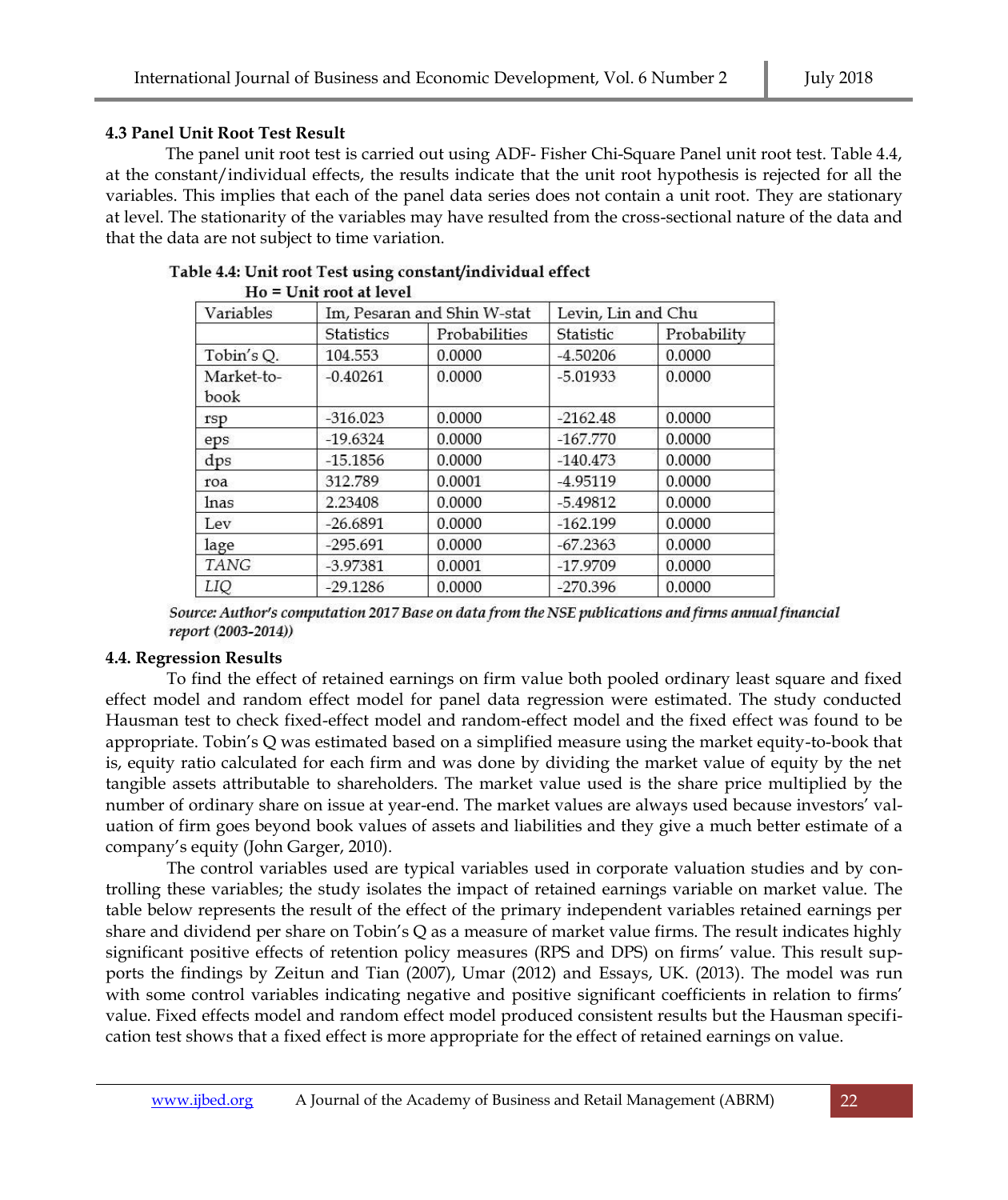The result shows that approximately 46% of the variability in the market value of firms can be explained by the linear relationship between (cash dividends per share, earnings per share, the financial leverage and other control variable as independent variables) and the market value of firms, while 54% of the variability in the market value of firms are caused by external factors. The Significant Value (7.159, P< 0.005) associated with the *F* test is also used to check for the overall significance. Generally, the *F* test (overall significance) is used to determine whether a significant relationship exists between the dependent variable and the set of independent variables. Therefore, the result shows that the Sig. value is less than .05 and .01 (levels of significance), which means that the relationship between both the set of independent variables and the dependent variable is highly significant. The empirical and significant relationship between retained earnings per share and market value of firms is shown to be positive and highly significant as identified from the Sig. value associated with retained earnings per share, implying that the firms with higher retained earnings per share are more likely to display high market value of firms than firms with lower retained earnings per share. That is, the higher the retained earnings per share, the higher the market value of firms and the lower the retained earnings per share, the lower the market value of firms.

In addition, the impact of cash dividends per share as a measure of retention policy of firms is also observed from the result**.** The previous literature suggests that the cash dividend has effects on the market value of firms (e.g. Harkavy, 1953; Friend and Puckett, 1964; Naamon, 1989; Nishat, 1992; Power and MacDonald, 1995; Pradhan, 2003; and Khan, 2009 Masum, A. A. 2014). Generally, the lower the cash dividends per share, the lower the market value of the firm and the higher the cash dividends per share, the higher the market value of the firm. Therefore, based on the results regarding the relationship between the cash dividends per share and the market value of the firm, the study found that there is a positive but weak and insignificant relationship between cash dividends per share and the market value of the firm in Nigeria. The effect of retained earnings on th**e** market value of firms is greater than the effect of dividend per share as identified from the value of beta shown in result table where the beta coefficient, for cash dividends in fixed effect model is 0.024 while the Beta coefficient for retained earnings is 1.009. This result is in line with Friend and Puckett (1964); Naamon (1989); Nishat (1992); Pradhan (2003); and Khan (2009) while contradicts Harkavy (1953). The positive impact of retained earnings on value indicates that by increasing one unit of retained earnings, value increases by 0.882, 0.985 and 1.009 in the three estimations respectively and the results support the findings by Friend and Puckett (1964); Naamon (1989); Nishat (1992); Pradhan (2003); and Khan (2009) while contradicts Harkavy (1953). The retained earnings results are statistically significant at the 1% in every regression. The co-efficient in each regression are positive and significant at 1% level.

Furthermore, the coefficients of some independent variables such as leverage, size measured as log of asset remain significant but negatively related. Negative relationships are consistent with conventional theory, which supports the concern that investors have concerning high levels of debt carried by listed firms. That is the higher the proportion of debt of a firm in Nigeria during this period, the lower its market value. Size is used as a control variable to surge the impact of independent variable on dependent variable and significant negative effects are detected, this is significant at 1 percent level. The three different estimators (i.e. pooled OLS, fixed effects model and random effect model) produces consistent results that firm size negatively impact the value of the firm. The negative relationship with the firm size suggests that larger firms have lower valuation relative to their assets. The results offer strong support that larger listed firms are not well regarded in the market. The negative relationship between size and value is understandable in the context of the Nigerian economy. The consistent results contrast with the mixed results of earlier studies, suggesting that changes may have occurred in the market and data that is more recent is a better reflection of current behaviour. Contrary to expectation, tangibility is found to be nega-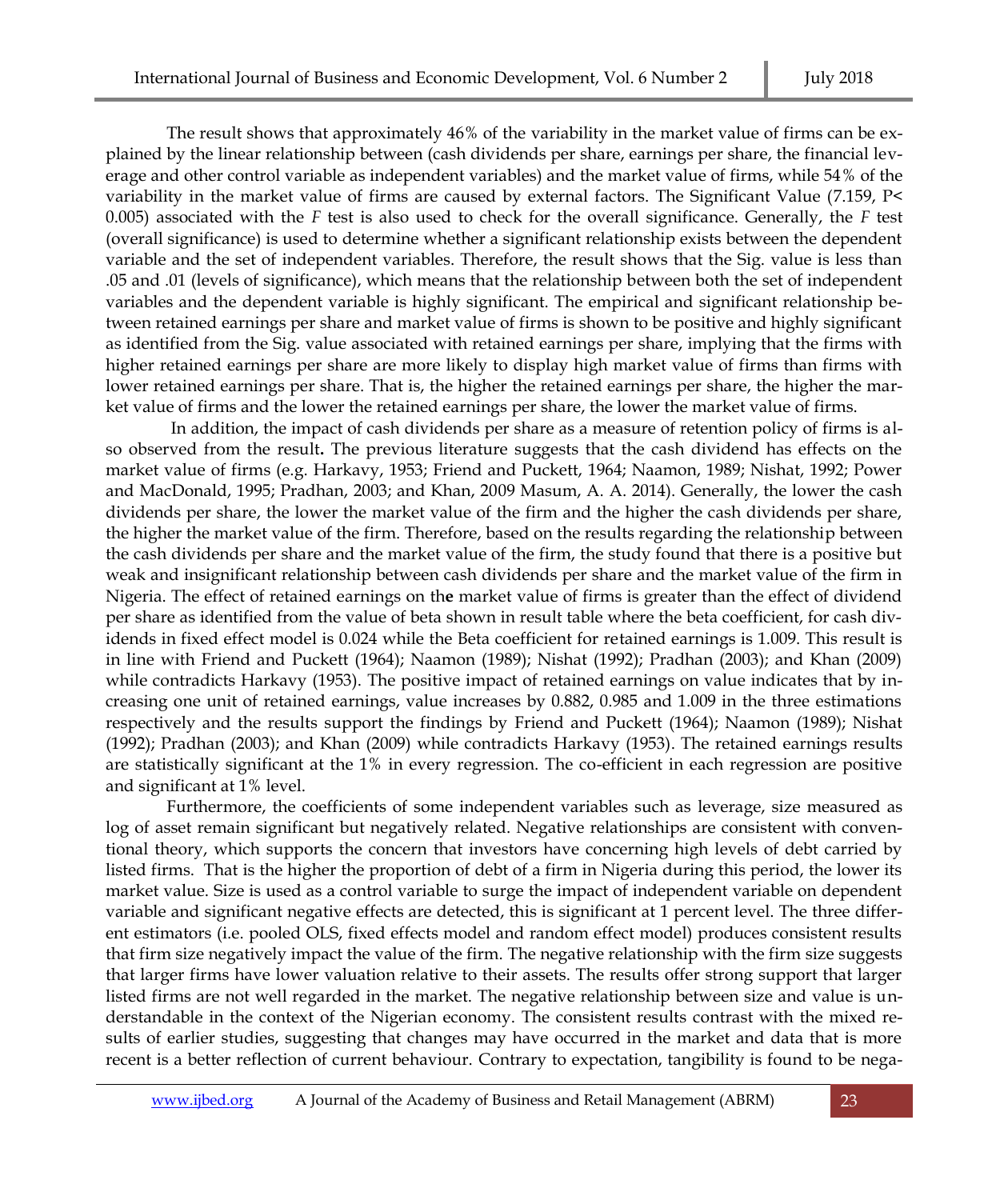tively associated with firm value. This finding indicates underutilization of current and non-current assets by Nigerian firms. Result indicates that liquidity has insignificant negative effect on the market value. The result also indicates that profitability measured as return on asset has significant positive effect on the firm's value.

For the overall, the study estimates that with OLS, fixed effect and random effect, two-standard deviation change in total retained earnings predicts 0.882, 0.985 and 1.009 in Tobin's Q. The overall result as measured by adjusted  $R^2$  which indicates the impact of the independent variable on the dependent variable by which the independent variable explains over 46% of the variance in the value of firms in all the regressions show the fitness of the model. Significance of regression equations are also indicated by Durbin-Watson (DW) and F-statistics. F-statistics in all estimation are 37.17, 4.69, and 7.159 percent respectively and all are significant at 1 percent level. The statistics of Durbin-Watson of 1.371, 1.406 and 1.854 in the three estimation shows that the regression equations are free from autocorrelation problem.

|                    | OLS         |         |       | Random effects |         |       | Fixed effects |        |       |
|--------------------|-------------|---------|-------|----------------|---------|-------|---------------|--------|-------|
|                    |             | F-stat  | 37.17 |                | F-stat  | 4.69  |               | F-stat | 7.159 |
| Dependent          | TOBIN       |         |       | TOBINQ1        |         |       | <b>TOBINQ</b> |        |       |
| varial             | O           | Prob    | 0.001 |                | Prob    | 0.000 |               | Prob   | 0.000 |
| Const              | 13.996      | Durbin- |       | 35,203         | Durbin- |       | 47.096        | Durbin |       |
|                    | (1.687)     | Watson  |       | (3.475)        | Watson  |       | $(4.120)$ *   | Watson |       |
|                    |             | stat    | 1.371 |                | stat    | 1.406 |               | stat   | 1.854 |
| <b>RPS</b>         | 0.882       |         |       | 0.985          |         |       | 1.009         |        |       |
|                    | $(2.001)^*$ |         |       | $(2.234)^*$    |         |       | $(2.173)*$    |        |       |
| <b>DPS</b>         | $-0.018$    |         |       | 0.008          |         |       | 0.024         |        |       |
|                    | $(-1.131)$  |         |       | (0.480)        |         |       | (1.251)       |        |       |
| <b>EPS</b>         | 0.024       |         |       | 0.040          |         |       | 0.214         |        |       |
|                    | (1.826)     |         |       | (2.135)        |         |       | (2.632)       |        |       |
| lagei              | $-3.414$    |         |       | 0.109          |         |       | 5.051         |        |       |
|                    | $(-1.544)$  |         |       | (0.032)        |         |       | $(1.825)^*$   |        |       |
| ROA                | 4.959       |         |       | 2.845          |         |       | 1.994         |        |       |
|                    | $(4.526)^*$ |         |       | $(2.682)^*$    |         |       | $(1.793)$ *** |        |       |
| TANG               | $-0.050$    |         |       | $-0.542$       |         |       | $-0.809$      |        |       |
|                    | $(-0.092)$  |         |       | $(-0.983)$     |         |       | $(-1.380)$    |        |       |
| LIQ                | $-0.001$    |         |       | 0.006          |         |       | 0.019         |        |       |
|                    | $(-0.101)$  |         |       | (0.337)        |         |       | (0.923)       |        |       |
| Inas               | $-0.285$    |         |       | $-2.797$       |         |       | $-4.665$      |        |       |
|                    | $(-0.352)$  |         |       | $(-2.731)$ **  |         |       | $(-3.845)$ *  |        |       |
| Lev                | $-0.847$    |         |       | $-5.546$       |         |       | $-6.830$      |        |       |
|                    | $(-0.583)$  |         |       | $(-4.165)*$    |         |       | $(-4.982)*$   |        |       |
| Obs no             | 892         |         |       | 892            |         |       | 892           |        |       |
| Adj R <sup>2</sup> | 0.19        |         |       | 0.23           |         |       | 0.46          |        |       |

Table 4.5: Firm value (Tobin's q) regression on Retained earnings, Dividend per share, with Size, Leverage, Age, liquidity, tangibility and being as controlled

Note: \*, \*\*.and \*\*\* indicate significance at 1%, 5%, and 10% levels

For a sensitivity check, and a robust test, the study further tested the robustness of the result to different specifications of dependent and independent variables. Table 4.6 reports the summary result for this dependent variable, for OLS, random and fixed effects estimation. Each cell reports results from a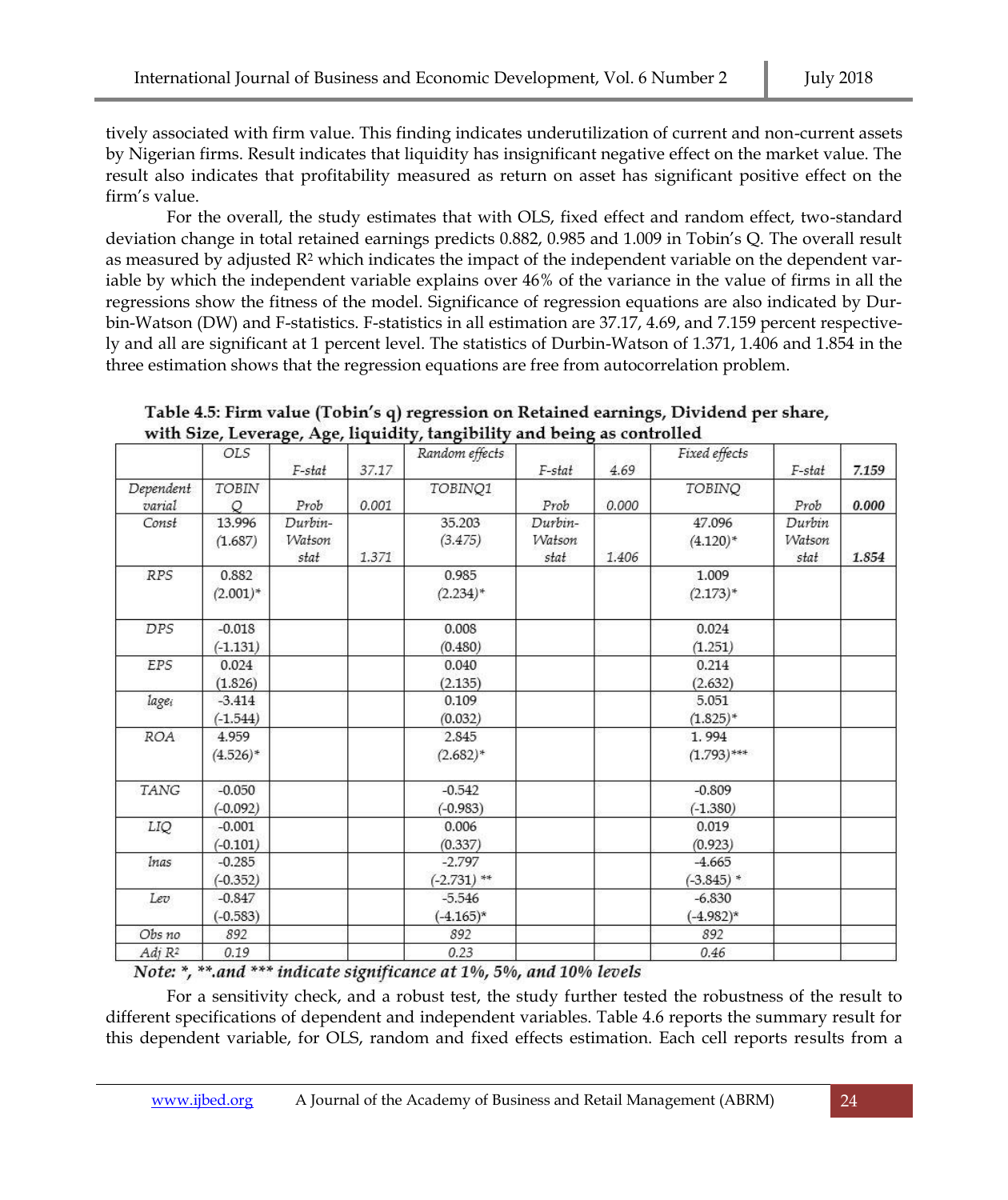separate regression and all models include the same set of control variables. The study used market-tobook ratio as an alternative measure of firm value and the results are presented on table 4.5 below

| Depende<br>nt varial | OLS                       | F-stat                    | 3.937 | Fixed effects            | F-stat                    | 10.51 | Random effects          | F-stat                   | 9.18  |
|----------------------|---------------------------|---------------------------|-------|--------------------------|---------------------------|-------|-------------------------|--------------------------|-------|
| Const                | TOBINQ                    | Prob                      | 0.000 | TOBINQ1                  | Prob                      | 0.000 | TOBINQ                  | Prob                     | 0.000 |
| RPS                  | 0.316<br>$(-1.177)$       | Durbin-<br>Watson<br>stat | 1.242 | 14.902<br>(3.448)        | Durbin-<br>Watson<br>stat | 1.53  | 11.138<br>$(6.597)^*$   | Durbin<br>Watson<br>stat | 1.46  |
| DPS                  | 0.334<br>$(2.745)$ **     |                           |       | $-9.20$<br>$-(1.82)$ **  |                           |       | $-5.21$<br>$-(1.79)$ ** |                          |       |
| Eps                  | 0.043<br>(2.074)          |                           |       | 4.88<br>$(5.42)$ ***     |                           |       | 2.52<br>$(3.33)$ *      |                          |       |
| lage <sub>i</sub>    | 6.900<br>$(-2.837)^*$     |                           |       | $-9.66$<br>$-(2.34)^{*}$ |                           |       | $-1.10$<br>$(-2.39)^*$  |                          |       |
| ROA                  |                           |                           |       | $-11.23$<br>$-(6.68)$ *  |                           |       | $-8.58$<br>$-(5.32)$    |                          |       |
| TANG                 | 0.001<br>(1.111)          |                           |       | 17.97<br>(4.73)          |                           |       | 6.69<br>$(2.43)$ *      |                          |       |
| LIQ                  | $-0.046$<br>$(-2.601)$ ** |                           |       | 3.48<br>$(4.38)$ *       |                           |       | 4.43<br>$(5.90)$ **     |                          |       |
| inas                 | 0.132<br>$(2.347)^*$      |                           |       | (0.09)<br>$(3.27)$ **    |                           |       | 0.93<br>$(4.05)^*$      |                          |       |
| Lev                  | 0.043<br>(2.074)          |                           |       | 0.00<br>$(1.51)$ *       |                           |       | 0.043<br>(2.074)        |                          |       |
| Obs no               | 1292                      |                           |       | 1292                     |                           |       | 1292                    |                          |       |
| Adj R <sup>2</sup>   | 0.42                      |                           |       | 0.44                     |                           |       | 0.10                    |                          |       |

Table 4.6: Market-to-book ratio regression on regression on Retained earnings, Dividend per share, with Size. Leverage, Age, liquidity, tangibility and ROA are controlled

Note: \*, \*\*. and \*\*\* indicate significance at 1%, 5%, and 10% levels

The main result is found to be generally robust and significant for retained earnings measures and some control variables. The capital retained earnings and other firms' characteristics have varying significant levels. All except leverage and size measured by log of assets are insignificant in market-to-book regression and this is consistent with the Tobin's Q result. In general, the market-to-book results are less significant than Tobin's Q result. The study also introduced various specifications for control variables. This produced even less significant result for market-to-book regression. The Tobin's Q result were unaffected by these changes. However, the overall picture remains largely unchanged- retained earnings is significantly and positively associated with different measures of firm valuation.

# **5. Conclusion**

This study examines the effects of retained earnings on market value of firms in Nigeria. The result indicates that Tobin's Q as a measure of value is related to the retained earnings as reported by previous studies. OLS, fixed effect, and random effect models indicate that retention policy measured by retained earnings per share has a statistically significant level at 1% and 5%, level positive effects on firm value. It is interesting to note that in general, the results are robust for all three evaluation methods and the co-efficient of Tobin'q is strong. Also, many of the control variables are significant in predicting Tobin's q (significant at  $p = 0.01$ , 0.05). This study also established that there is a strong and positive relation-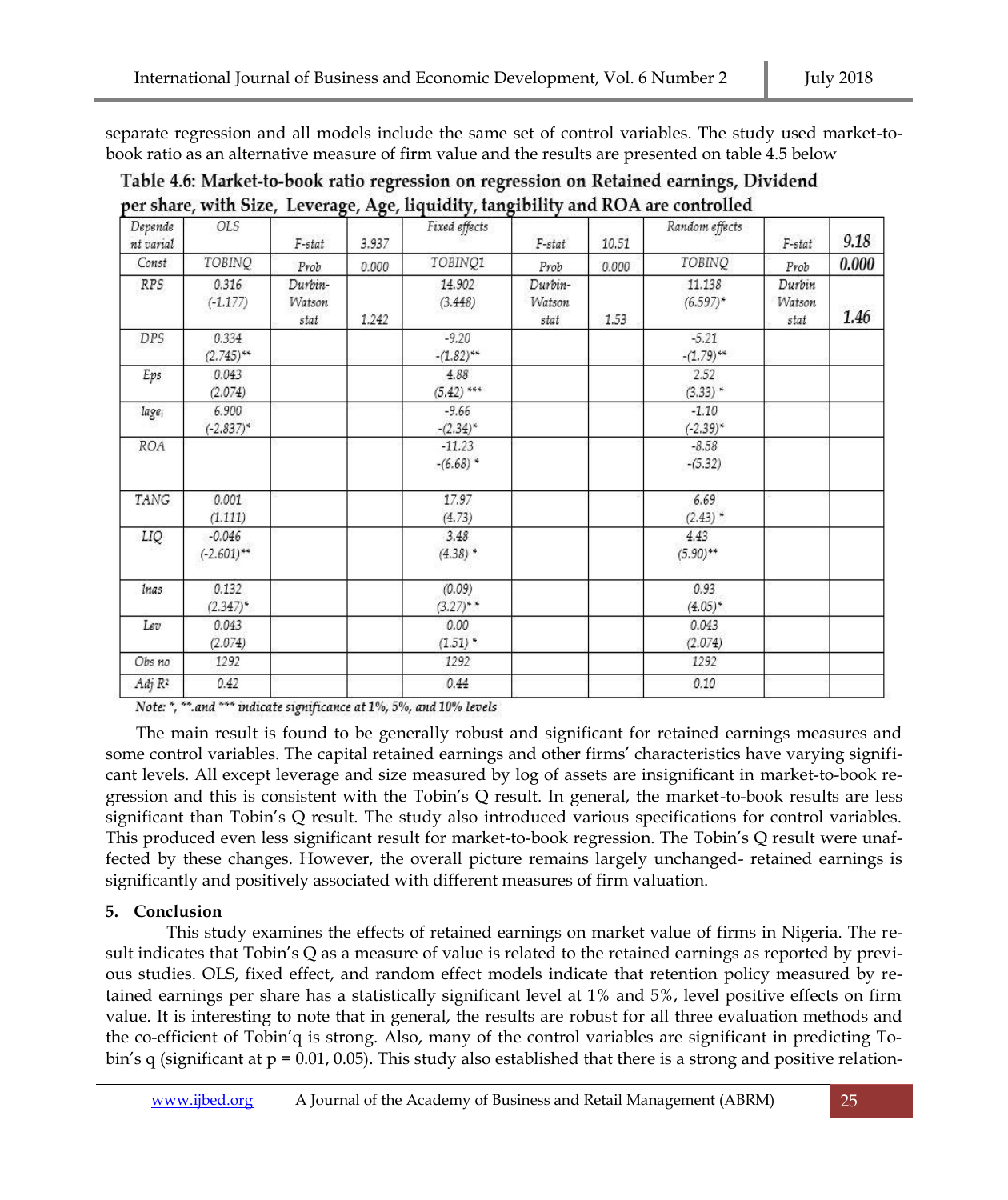ship between earnings retentions and the market value. The findings concur with the views of Campbell (2012) who posits that retained earnings ultimately come back to the equity shares in the form of enhanced value or capital gains. The results further support the findings of Khan et al. (2013) who empirically proved that variation in retained earnings does affect the market value of Pakistani textile industry.

Based on the findings, the study has established that earnings retention has a positive and significant relationship with market value of firms. To this end, the study recommends that it is necessary to retain part of the earnings to finance new investment capable of generating more wealth and having positive contributions to the shareholders. Also, corporate managers should endeavour to make judicious and efficient use of earnings to increase investor returns and that firms should retain when there are investment opportunities with a positive net present value (NPV). This requires that the managers should carry a succinct analysis of the available projects to ensure maximum returns are attained by investing in the most appropriate projects. To the investors, the study recommends that they should monitor and ensure that undistributed profit/earnings are judiciously used to create value in return. Also, they should invest in organizations which use retained earnings to finance investment opportunity and create value.

While this study has been successful in providing insight into the behaviour of retained earnings among firms in Nigeria and its effect on firms; value, it is also subjected to several limitations. Firstly, it is acknowledged that the study suffers from a selection bias and that there may be many other explanatory variables that have not been incorporated into the models used. Another limitation of this study was in the research design that used only listed non-financial firms in Nigeria. The validation of the conclusion might not hold for financial firms outside those firms' list. Future research would be useful to overcome the limitation of this study by extending to cover unlisted companies and financial companies by using different methods. Also, future studies should be conducted to find out the relevant regulatory and policy issues that regulator and corporate organizations should adopt to ensure that the listed companies maximize the wealth of the shareholders in all their decisions.

#### **Reference**

- Adetunji Babatunde M. and Olawoye Olaniran (2009). "The effects of Internal and External Mechanisms on Governance and Performance of Corporate Firms Nigeria" Corporate Ownership and Conrol/ Vo/ 7, issue 2 winter 2009
- Ajanthan, A. (2013). The relationship between dividend payout and firm profitability: a study of listed hotels and restaurant companies in Sri Lanka.*International Journal of Scientific and Research Publications*, *3*(6), 1.
- Al Troudi, W. (2013). Cash dividends retained earnings and stock prices: Evidence from Jordan. *Interdisciplinary Journal of Contemporary Research in Business*, *4*(12), 585.
- Beiner, S.and Schmid M. (2005). "Agency Conflicts Corporate Governance and Corporate Diversification evidence from Switzerland; SSRN, available at [http://papers.ssrn.com/sol3/papers.cfm?](http://papers.ssrn.com/sol3/papers.cfm)
- Beisland, L. A. (2014). The Effects of Earnings Variables on Stock Returns among Public Companies in Norway: A Multiple Regression Analysis. International Journal ofManagement, 28(3).
- Ben-Zion, U. and Shalit, S. (1975). Size, leverage, and dividend records determinants of equity risk, Journal of Finance, Vol. 30, pp. 1015 -1026.
- Blume, M. (1980), Stock returns and dividend yields: Some more evidence, *Review of Economics and Statis*tics*,* Vol. 62, No. 4, pp. 567-577.
- Chughtai, A. R., Azeem, A., & Ali, S. (2014). Determining the Impact of Dividends, Earnings, Invested Capital and Retained Earnings on Stock Prices in Pakistan: An Empirical Study. *International Journal of Financial Management*,*4*(1).
- Claessens, S. Djankov, S. and Pohl, G. (1997). "Ownership and Corporate Governance: evidence from the Czech Republic, World Bank policy Research working paper no. 1737 Washington D.C.
- DeAngelo, H., L. DeAngelo and R. M. Stulz. (2006). Dividend policy and the earned/contributed capital mix: a test of the life-cycle theory. Journal of Financial Economics, 81, 227-254.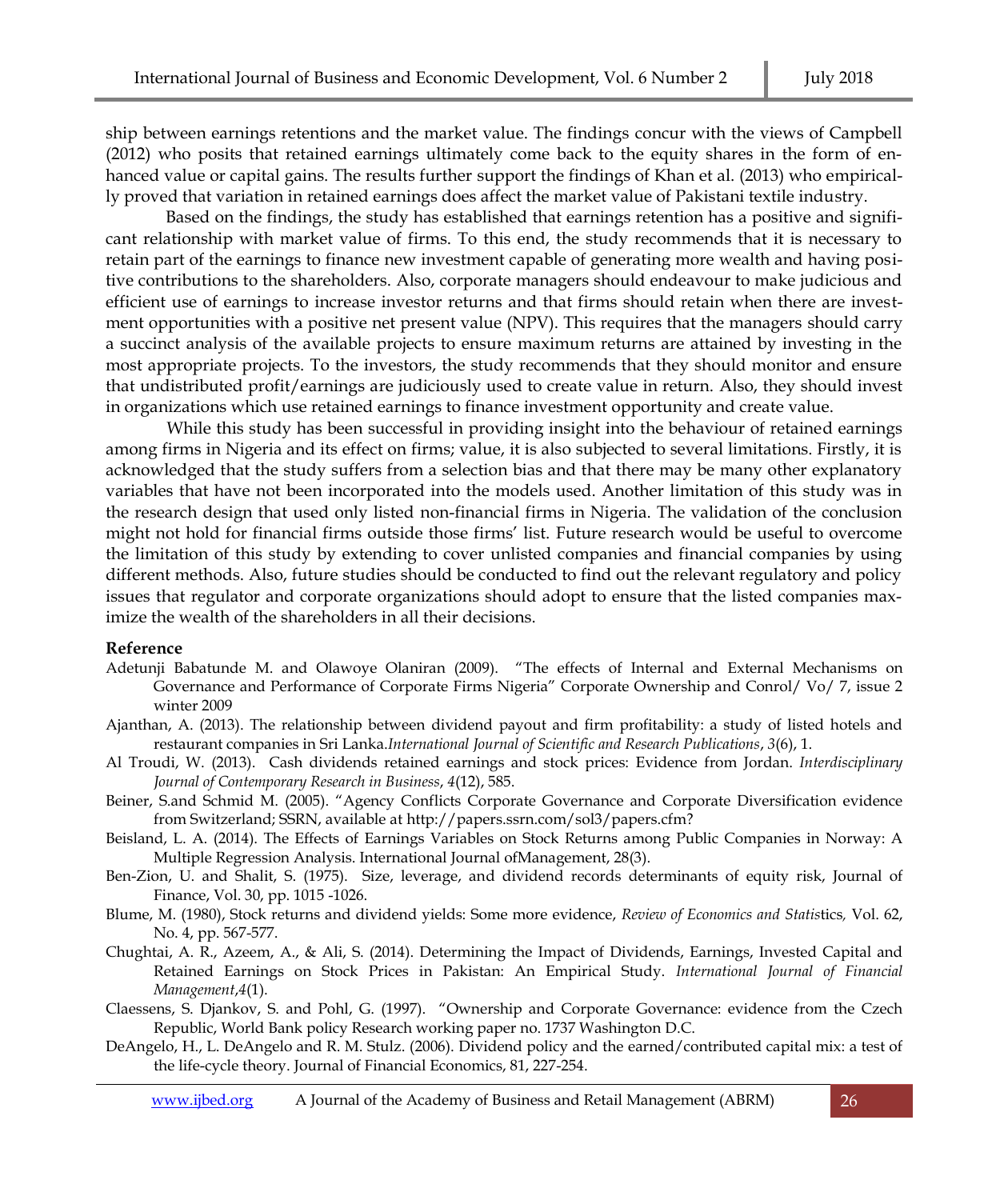Essays, UK. (November 2013). Impact of Retained Earnings on Share Price.

- Retrieved from http://www.ukessays.com/dissertation/examples/finance
- Friend, I. and Puckett, M. (1964), Dividends and stock prices, American Economic Review, Vol. 54, Issue 5, pp. 656- 682.
- Gompers, P. L. Ishii and A. Metrick (2003). "Corporate Governance and Equity Prices Quarterly journal of Economics 118, pp. 107 – 155.
- Gordon, M. J. (1959). Dividends, Earnings and Stock Prices. Review of Economics and Statistics, 41(2), 99–105.
- Hackbarth, D., & Johnson, T. (2011). Investment Flexibility and Stock Returns. Urbana: University of Illinois.
- Harkavy, O. (1953). The relation between retained earnings and common stock prices for large listed corporations, Journal of Finance, Vol. 8, Issue, 3, pp. 283-297.
- Hirshleifer, D., Hou, K., & Siew, H. T. (2007). Accruals, Cash Flows, and Aggregate Stock Returns. Journal of Financial Economics, 389-400:
- Horkan, L. (2014). Are Retained Earnings Part of a Stockholder's Equity?//www.zacks.com. Retrieved 13/08/2014
- John Garge (2010). "Equity and Market value: How much is a Company Worth to an Investor? Edited and published by Michele McDonough (189,436pts). Available a[t www.brighthub.com/office/](http://www.brighthub.com/office/) finance/articles/ 19318.aspx
- Kanwal, I. K. (2012). Effect of Dividends on Stock Prices– A Case of Chemical and Pharmaceutical Industry of Pakistan. Management, 2(5), 141- 48
- Khan, H. S., (2009). Determinants of Share Price Movements in Bangladesh: Dividends and Retained Earnings, Thesis for the degree of MSc. in Business Administration, School of Management, Blekinge Institute of Technology, Spring. http://www.sea- mist.se/fou/cuppsats.nsf/all/70Version.pdf
- Khan, A. B., & Zulfiqar, A. S. (2012). The Impact of Retained and Distributed Earnings on Future Profitability and Stock Returns in Pakistan. *International Research Journal of Finance and Economics*, (84).
- Khan, W., Naz, A., Khan, M., Waseem, K. Q., & Shabeer, A. (2013). The Impact of Capital Structure and Financial Performance: A Case of Pakistan Textile Industry. *Middle-East Journal of Scientific Research, 16*(2), 289-95.
- Klapper, L. F., and I. Love (2002). "Corporate Governance, Investor Protection, and Performance in Emerging Market" Journal of corporate finance.
- Kyereboah Coleman, A and Biekpe, N. (2005). "The relationship between board size board composition CEO duality and firm performance: Experience from Ghana, working paper, University of Stellenbosch Business School Cape Town.
- Litzenberger, R. and Ramaswamy, K. (1979). The effect of personal taxes and dividends on capital asset: Theory and empirical evidence, Journal of Financial Economics, Vol 7, pp. 163-195.
- Lodever., and U. Peyer (2002). "Board Overlap, Seat Accumulation and Share Prices", uropean financial management 8, pp. 165 – 192
- Manos, R. (2001). Capital structure and dividend policy: Evidence from emerging markets, PhD thesis, The University of Birmingham, Birmingham, UK
- Masum, A. A. (2014). Dividend Policy and Its Impact on Stock Price–A Study on Commercial Banks Listed in Dhaka Stock Exchange. *Global Disclosure of Economics and Business*, *3*(1), 9-17.
- Merritt, C. (2014). Net Working Capital vs. Retained Earnings. [http://www.azcentral.com.](http://www.azcentral.com/)
- Naamon, H. (1989). Dividend policy and its impact on the stock price in the industrial public shareholding companies listed on the Amman Financial Market, MA thesis, the University of Jordan, Amman, Jordan
- Nishat, M. (1995). Share Prices, Dividend & Share Retained Earnings Behaviour in Pakistan Stock market. The Indian Economic journal, 40**,** 56-95.
- Nwude, C. (2007). Valuation and Pricing of Equity Securities in an Emerging Stock Market: Evidence from Nigerian Banking Sector (July 27, 2007). Available at SSRN: http://ssrn.com/abstract=1649439
- Parveen P. Gupta, Duane B. Kennedy and Samuel C. Weaver (2009). "Corporate Governance and Firm Value: Evidence from Canadian Capital Markets
- Power, D. and MacDonald, R. (1995), Stock prices, dividends and retention: Long-run relationships and short-run dynamics, Journal of Empirical Finance, Vol. 2, Issue 2, pp. 135-151.
- Pradhan, R. (2003), Effects of dividends on common stock prices: The Nepalese evidence, Available at SSRN: [http://ssrn.com/abstract=1403725.](http://ssrn.com/abstract=1403725)